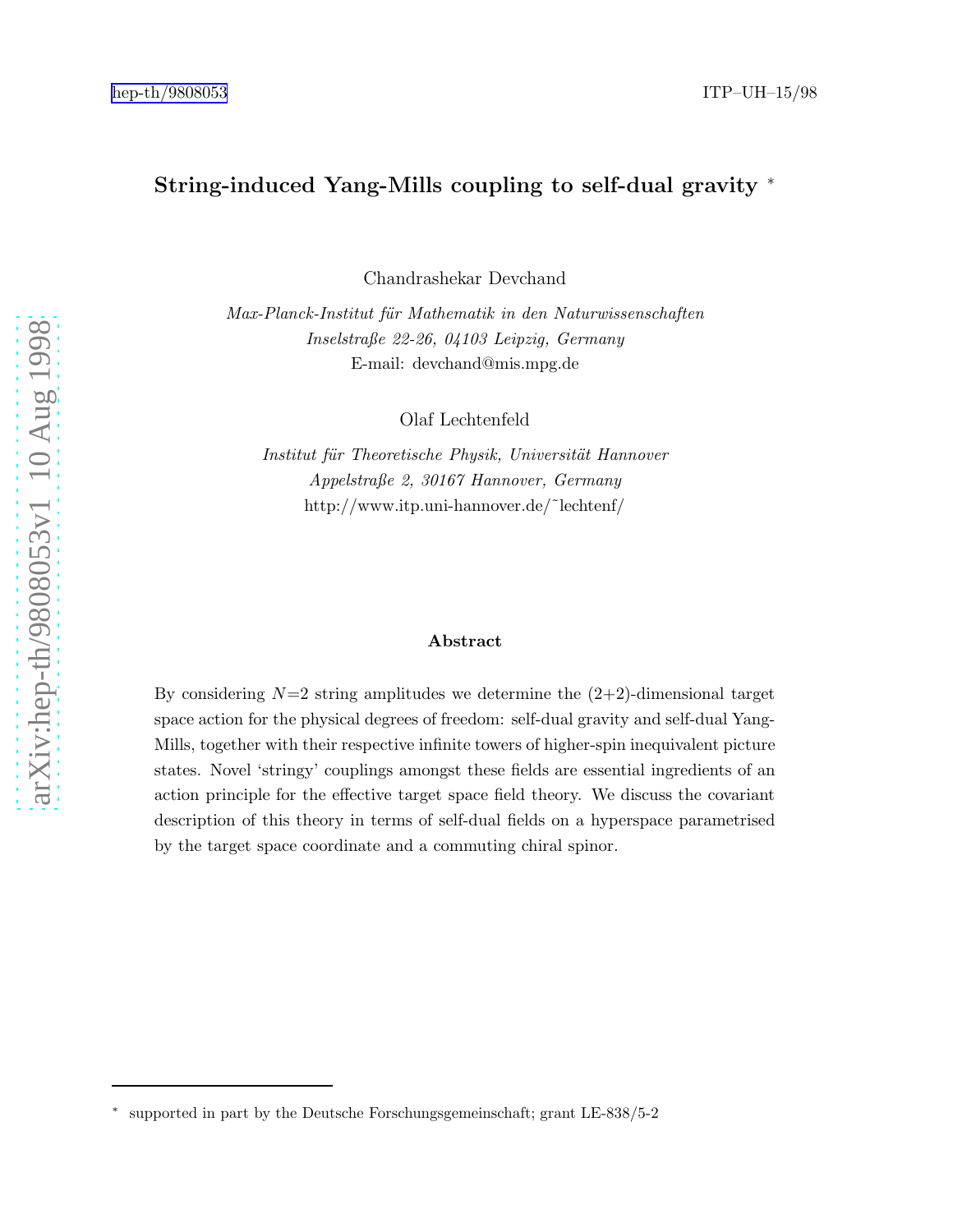# 1 Introduction

We have recently presented a covariant description of the physical degrees of freedom of the  $N=2$  open string in terms of a self-dual Yang-Mills theory on a *hyperspace* parametrised by the coordinates of the  $(2+2)$ -dimensional target space  $x^{\pm\alpha}$  together with a *commuting* chiral spinor  $\eta^{\pm}$  [[1](#page-18-0)]. The infinite tower of massless string degrees of freedom, corresponding to the inequivalent pictures (spinor ghost vacua) of this string [\[2\]](#page-18-0), are compactly represented by a hyperspace generalisation of the prepotential originally used by Leznov [\[3, 4](#page-18-0)] to encode the dynamical degree of freedom of a self-dual Yang-Mills (SDYM) theory. The generalised hyperspace Leznov Lagrangean yields an action describing the tree-level  $N=2$  open string amplitudes [\[1](#page-18-0)]. This description reveals the symmetry algebra of the space of physical states to be the Lie-algebra extension of the Poincaré algebra [\[5\]](#page-18-0) obtained from the  $N=1$  super-Poincaré algebra by changing the statistics of the Grassmann-odd (fermionic) generators. Picture-raising[[6](#page-18-0), [7](#page-18-0)] is thus interpreted as an even variant of a supersymmetry transformation.

The purpose of this paper is to investigate whether closed strings allow incorporation into the above picture. The physical centre-of-mass mode is well-known to describe self-dual gravity  $(SDG)$  in  $(2+2)$  dimensions [\[8](#page-18-0)]. The effect of inequivalent picture states has, however, hitherto not been taken into account. As for the open case, the closed sector physical state space consists of an infinite tower of massless picture-states of increasing spin [\[9,](#page-18-0) [10\]](#page-19-0). In particular the scattering of open strings with closed strings determines a particular coupling of the SDG tower of picture states with the SDYM tower [\[11](#page-19-0)]. Motivated by our previous results for the open string sector[[1](#page-18-0)], we first (in section 2) set up the general framework of curved-hyperspace selfduality, in the expectation that it underlies the full (open  $+$  closed)  $N=2$  string dynamics. This involves a generalisation of the formalism previously developed to study self-dual gravity[[12](#page-19-0)] and self-dual supergravity[[13](#page-19-0)] to the hyperspace introduced in[[1](#page-18-0)]. Our formalism is basically a field-theoretical variant of the twistor construction. The dynamical degrees of freedom of hyperspace self-duality are seen to be encoded in a hyperspace variant of Plebanski's 'heavenly' equation[[14](#page-19-0)].

Gauge covariantising the construction yields a curved hyperspace variant of the Leznov equation as well. These two equations, however, do not provide a complete description of the effective  $N=2$  string dynamics, for perusal of string scattering amplitudes (section 3) reveals further couplings between the gravitational and gauge degrees of freedom. Taking these into account yields an effective target space action (section 4) for the two infinite towers of target space fields. We discuss the hyperspace-covariant description of this action and write down homogeneous hyperspace equations of motion. Finally, a consistent truncation is performed (section 5) to multiplets of 9 fields from the Plebanski tower and 5 from the Leznov tower. Their combined action is rather reminiscent of the maximally helicity-violating projection of (non-self-dual) light-cone  $N=8$  supergravity plus  $N=4$  super Yang-Mills, with the replacement of the fermionic chiral superspace coordinate by a commuting spinor.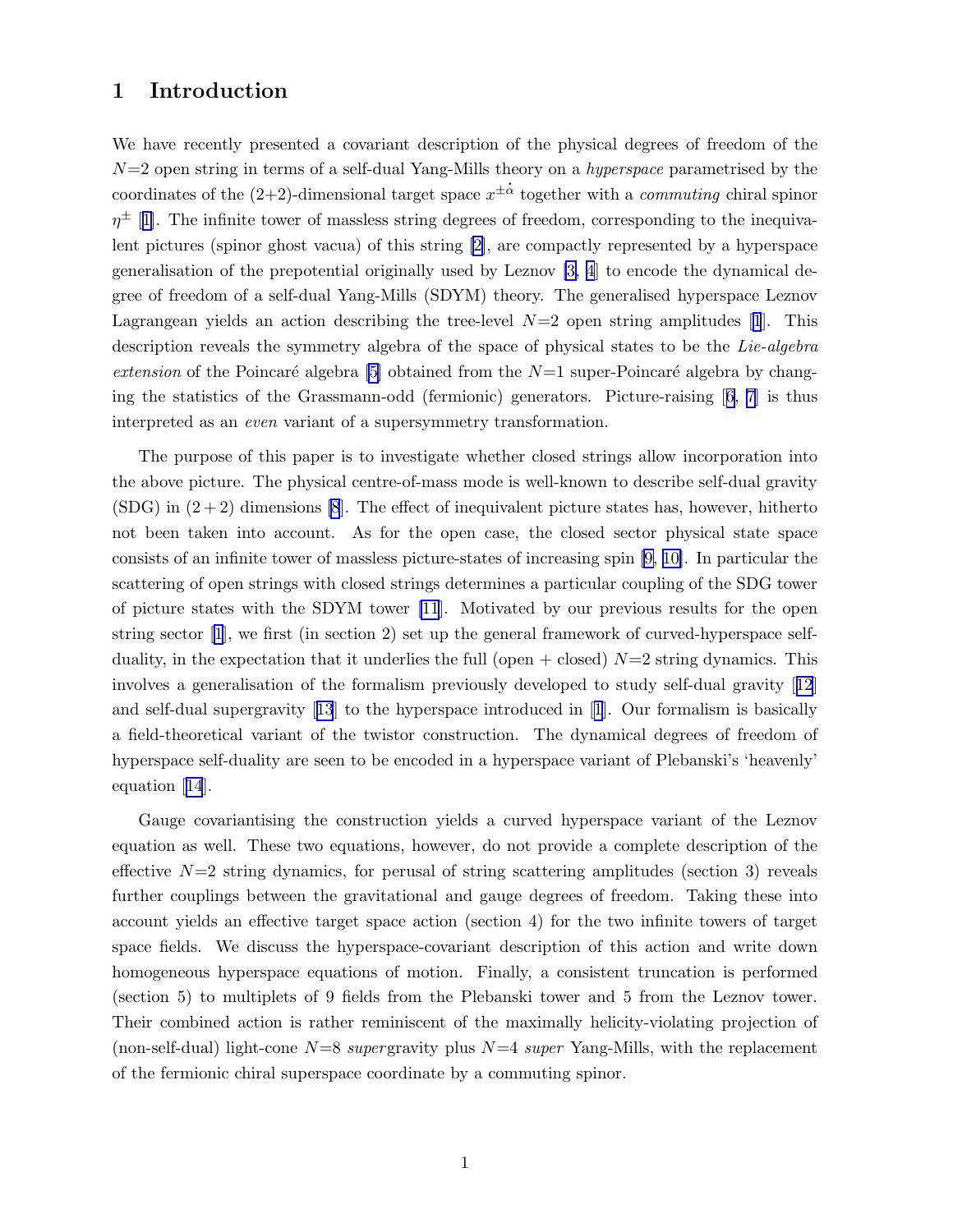### <span id="page-2-0"></span>2 Self-dual gravity picture album

Consider a self-dual chiral hyperspace  $\widehat{\mathcal{M}}^+$  with coordinates  $\{x^{\alpha\dot{\mu}}, \eta^{\alpha}\}$ , where  $\eta^{\alpha}$  is a commuting spinor and  $x^{\alpha\mu}$  are standard coordinates on  $\mathbb{R}^{2,2}$ . As for self-dual superspaces, only half the global tangent space group  $SO(2, 2) \simeq SL(2, \mathbb{R}) \times SL(2, \mathbb{R})$  is gauged. One of the world indices is therefore identical to the corresponding tangent index (denoted by early Greek indices  $\alpha, \beta, \gamma$ , etc.) and only the dotted index has 'world' and 'tangent' variants. The components of the spinor  $\eta^{\alpha}$  therefore do not transform under space diffeomorphisms. Covariant derivatives in the chiral hyperspace therefore take the form . .

$$
\mathcal{D}_{\alpha} = \partial_{\alpha} + E^{\beta \dot{\mu}}_{\alpha} \partial_{\beta \dot{\mu}} + \omega_{\alpha} \qquad , \qquad \mathcal{D}_{\alpha \dot{\alpha}} = E^{\beta \dot{\mu}}_{\alpha \dot{\alpha}} \partial_{\beta \dot{\mu}} + \omega_{\alpha \dot{\alpha}} \qquad , \tag{2.1}
$$

with the partial derivatives  $\partial_{\alpha} \equiv \frac{\partial}{\partial \eta^{\alpha}}$  and  $\partial_{\alpha} \dot{\mu} \equiv \frac{\partial}{\partial \eta^{\alpha}}$  $\partial x^{\alpha}$  $\frac{1}{\mu}$ . The components of the spin connection ( $\omega_{\alpha}, \omega_{\alpha\dot{\alpha}}$ ) are determined in terms of the vielbein fields in virtue of zero-torsion conditions. We  $\cdots$ choose them in a *self-dual gauge*,  $\omega_{\alpha} = (\omega_{\alpha})^{\gamma}_{\alpha}$  $\dot{\gamma}_{\beta} \Gamma^{\dot{\beta}}_{\dot{\gamma}}$  and  $\omega_{\alpha\dot{\alpha}} = (\omega_{\alpha\dot{\alpha}})^{\dot{\gamma}}_{\dot{\beta}}$  $\dot{\gamma}_{\beta} \Gamma^{\dot{\beta}}_{\dot{\gamma}}$ , i.e. taking values in the Lie algebra of the gauged  $SL(2,\mathbb{R})$ . They therefore act on dotted tangent space indices. Thus restricting the local part of the tangent space group to half of the Lorentz group is (gauge) equivalent to imposing self-duality on the corresponding curvatures, viz.,

$$
[\mathcal{D}_{\alpha}, \mathcal{D}_{\beta}] = \epsilon_{\alpha\beta} R
$$
  
\n
$$
[\mathcal{D}_{\alpha}, \mathcal{D}_{\beta\dot{\beta}}] = \epsilon_{\alpha\beta} R_{\dot{\beta}}
$$
  
\n
$$
[\mathcal{D}_{\alpha\dot{\alpha}}, \mathcal{D}_{\beta\dot{\beta}}] = \epsilon_{\alpha\beta} R_{\dot{\alpha}\dot{\beta}}
$$
\n(2.2)

With the undotted indices thus 'de-gauged', we can proceed in analogy to the Yang-Mills case [\[1](#page-18-0)] and enlarge  $\widehat{\mathcal{M}}^+$  to a harmonic space with coordinates  $\{x^{\pm \mu}, \eta^{\pm}, u^{\pm}_{\alpha}\}\,$ , where  $x^{\pm \mu} = u^{\pm}_{\alpha} x^{\alpha \mu}$ , and  $\eta^{\pm} = u_{\alpha}^{\pm} \eta^{\alpha}$ .

The equations (2.2) are equivalent to the following curvature constraints:

$$
[\mathcal{D}^+,\mathcal{D}^+_{\dot{\beta}}] = 0 \quad , \qquad [\mathcal{D}^+_{\dot{\alpha}},\mathcal{D}^+_{\dot{\beta}}] = 0 \tag{2.3}
$$

$$
[\mathcal{D}^{-}, \mathcal{D}_{\stackrel{\rightharpoonup}{\beta}}^{-}] = 0 \quad , \qquad [\mathcal{D}_{\stackrel{\rightharpoonup}{\alpha}}^{-}, \mathcal{D}_{\stackrel{\rightharpoonup}{\beta}}^{-}] = 0 \tag{2.4}
$$

$$
[\mathcal{D}^+,\mathcal{D}^-] = R \ , \qquad [\mathcal{D}^+,\mathcal{D}^-_{\hat{\beta}}] = [\mathcal{D}^+_{\hat{\beta}},\mathcal{D}^-] = R_{\hat{\beta}} \ , \qquad [\mathcal{D}^+_{\hat{\alpha}},\mathcal{D}^-_{\hat{\beta}}] = R_{\hat{\alpha}\hat{\beta}} \ . \tag{2.5}
$$

These allow, by the usual Frobenius argument, the choice of an analytic Frobenius frame in which  $\mathcal{D}^+, \mathcal{D}^+_{\overset{\circ}{\beta}}$ <sup>+</sup> are flat. In this frame, diffeomorphism and Lorentz invariances are determined  $\beta$ in terms of analytic (independent of  $x^{+\mu}, \eta^{+}$ ) degrees of freedom. We do not transform the harmonic variables  $u_{\alpha}^{\pm}$ . This facilitates the application to  $N=2$  string theory, which requires a fixing of the complex structure and the use of corresponding light-cone variables. Moreover, let us choose the transformation parameters to be independent of the spinorial variables  $\eta^{\pm}$ . We thus consider the following action of the local group of infinitesimal diffeomorphisms

$$
\delta x^{+\dot{\mu}} = \lambda^{+\dot{\mu}}(x^{+\dot{\mu}}, u^{\pm}) \quad , \qquad \delta x^{-\dot{\mu}} = \lambda^{-\dot{\mu}}(x^{+\dot{\mu}}, x^{-\dot{\mu}}, u^{\pm}) \quad , \qquad \delta \eta^{\pm} = 0 \quad . \tag{2.6}
$$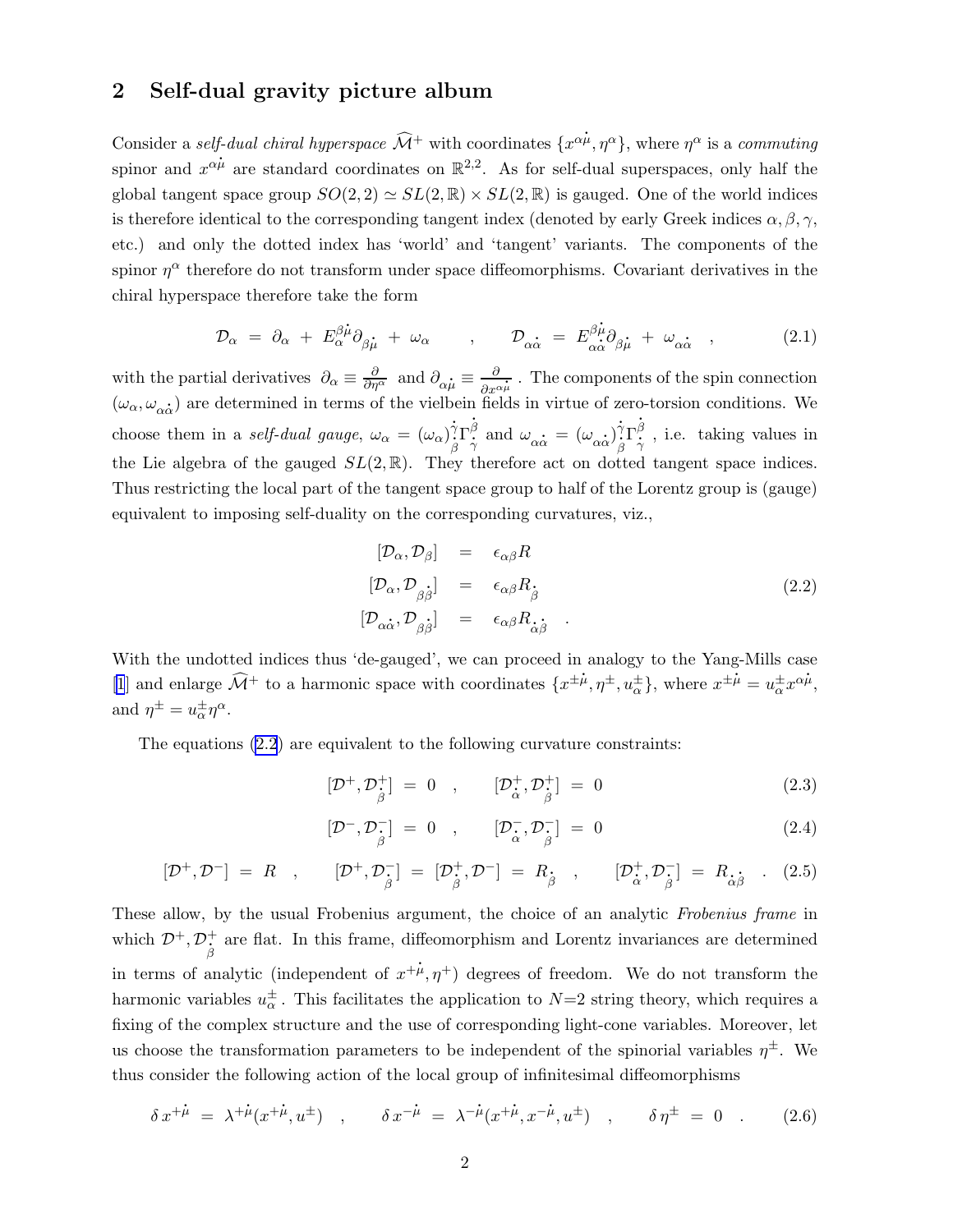<span id="page-3-0"></span>The gauge choice  $\mathcal{D}^+ = \partial^+$  and  $\mathcal{D}^+_{\dot{\mathcal{B}}}$  $\frac{1}{\beta} = \partial_{\dot{\beta}}^{+}$  $\partial_t^{\mathcal{H}} = \partial_{\beta}^{\mathcal{H}}$  is tantamount to the following relationship between the non-analytic parameter  $\lambda^{-\mu}$  and the analytic parameter of local  $sl(2,\mathbb{R})$  transformations  $\lambda^{\dot{\beta}}_{\dot{\alpha}} = \lambda^{\dot{\beta}}_{\dot{\alpha}}(x^{+\dot{\mu}}, u^{\pm})$ : . .

$$
\partial_{\dot{\alpha}}^{+} \lambda^{-\dot{\mu}} = -\lambda_{\dot{\alpha}}^{\dot{\mu}} \quad . \tag{2.7}
$$

In this frame the covariant derivatives take the form

$$
\mathcal{D}^{+} = \partial^{+}
$$
\n
$$
\mathcal{D}^{+}_{\dot{\alpha}} = \partial^{+}_{\dot{\alpha}}
$$
\n
$$
\mathcal{D}^{-} = -\partial^{-} + E^{\mu}\partial^{-}_{\mu} + E^{--\mu}\partial^{+}_{\mu} + \omega^{-}
$$
\n
$$
\mathcal{D}^{-}_{\dot{\alpha}} = -E^{\mu}_{\dot{\alpha}}\partial^{-}_{\mu} + E^{--\mu}_{\dot{\alpha}}\partial^{+}_{\mu} + \omega^{-}_{\dot{\alpha}} ,
$$
\n(2.8)

where the vielbein fields transform as: .

$$
\delta E^{\mu} = E^{\nu} \partial_{\nu}^{-} \lambda^{+\mu}
$$
\n
$$
\delta E^{-\mu} = \mathcal{D}^{-} \lambda^{-\mu}
$$
\n
$$
\delta E^{\mu}_{\dot{\alpha}} = \mathcal{D}^{-} \lambda^{+\mu} + \lambda^{\dot{\beta}}_{\dot{\alpha}} E^{\mu}_{\dot{\beta}}
$$
\n
$$
\delta E^{-\mu}_{\dot{\alpha}} = \mathcal{D}^{-} \lambda^{+\mu} + \lambda^{\dot{\beta}}_{\dot{\alpha}} E^{\mu}_{\dot{\beta}}
$$
\n
$$
\delta E^{-\mu}_{\dot{\alpha}} = \mathcal{D}^{-} \lambda^{-\mu} + \lambda^{\dot{\beta}}_{\dot{\alpha}} E^{-\mu}_{\dot{\beta}}
$$
\n(2.9)

We note that the fields  $E$ .  $\mu$  and E  $\frac{\dot{\mu}}{\dot{\alpha}}$  have transformations depending only on analytic transformation parameters. Moreover, in virtue of([2.4](#page-2-0)) and [\(2.5](#page-2-0)) these fields are analytic, satisfying the set of equations . .

$$
\partial^+ E^{\mu}_{\ \beta} = 0 = \partial^+_{\dot{\alpha}} E^{\mu}_{\beta}
$$
  
\n
$$
\partial^+ E^{\mu}_{\beta} = 0 = \partial^+_{\dot{\alpha}} E^{\mu}_{\beta}
$$
  
\n
$$
\mathcal{D}^- E^{\mu}_{\dot{\alpha}} + \mathcal{D}^-_{\dot{\alpha}} E^{\mu}_{\ \beta} = 0
$$
  
\n
$$
\mathcal{D}^-_{[\beta} E^{\mu}_{\dot{\gamma}]} = 0
$$
 (2.10)

We may therefore choose  $x^{+\hat{\mu}}$  such that E  $\mu = 0$  and E  $\frac{\dot{\mu}}{\dot{\alpha}} = \delta$  $\frac{\dot{\mu}}{\dot{\alpha}}$  . In this gauge, the relation (2.7) is supplemented by . .

$$
\partial_{\dot{\alpha}}^{-} \lambda^{+\dot{\mu}} = \lambda_{\dot{\alpha}}^{\dot{\mu}} \quad . \tag{2.11}
$$

All diffeomorphisms are thus effected by residual Lorentz transformations, allowing world indices to be freely replaced by tangent indices with an action of the Lorentz group. In this gauge, the last two equations in (2.10) yield the conditions

$$
(\omega^{-})^{\dot{\delta}}_{\dot{\gamma}} = 0 \quad , \qquad (\omega^{-}_{[\dot{\beta}})^{\dot{\delta}}_{\dot{\gamma}]} = 0 \quad . \tag{2.12}
$$

The former condition is consistent with the *η*-independence of the Lorentz parameters  $\lambda_{\dot{\alpha}}^{\dot{\beta}}$ . Clearly, the curvature constraints  $R = 0 = R_{\dot{\alpha}}$  follow. The non-trivial covariant derivatives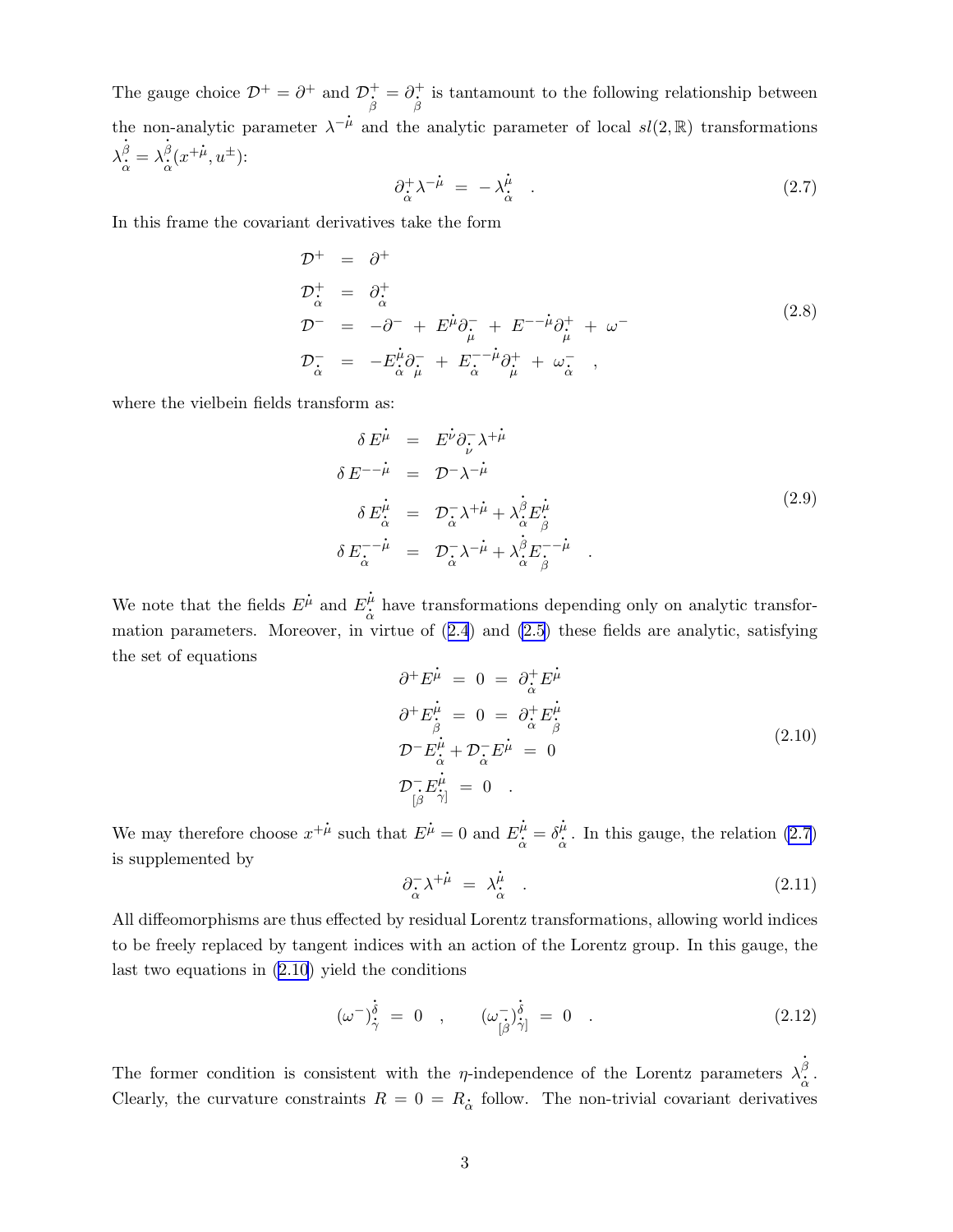<span id="page-4-0"></span>therefore take the simpler form

$$
\mathcal{D}^{-} = -\partial^{-} + E^{-} \dot{\mathcal{D}}_{\dot{\mu}}^{+}
$$
\n
$$
\mathcal{D}_{\dot{\alpha}}^{-} = -\partial_{\dot{\alpha}}^{-} + E_{\dot{\alpha}}^{-} \dot{\mathcal{D}}_{\dot{\mu}}^{+} + \omega_{\dot{\alpha}}^{-} \qquad (2.13)
$$

For the vielbeins appearing here, the torsion constraints implicit in([2.4\)](#page-2-0) and [\(2.5\)](#page-2-0) yield the equations, . .

$$
\partial^+ E^{--\dot{\mu}} = 0 = \partial^+_{\dot{\alpha}} E^{--\dot{\mu}} \tag{2.14}
$$

$$
\partial^+ E^{-\cdot \hat{\mu}}_{\hat{\beta}} = 0 \tag{2.15}
$$

$$
\partial_{\dot{\alpha}}^{+} E_{\dot{\beta}}^{- - \dot{\gamma}} = (\omega_{\dot{\beta}}^{-})^{\dot{\gamma}}_{\dot{\alpha}} \quad . \tag{2.16}
$$

Thelatter, together with ([2.12](#page-3-0)) and the tracelessness of  $sl(2,\mathbb{R})$  matrices (viz.  $(\omega)$ .  $\bar{\hat{\beta}}^{\,})$ ttrices (viz.  $(\omega, \hat{\beta})^{\dot{\alpha}}_{\dot{\alpha}} = 0$ ), yield an expression for the connection component  $\omega_{\alpha}^-$  and vielbein  $E_{\dot{\alpha}}^{--\dot{\mu}}$ ,

$$
\left(\omega_{\dot{\alpha}}^{-}\right)^{\dot{\gamma}}_{\dot{\beta}} = \partial_{\dot{\alpha}}^{+} E_{\dot{\beta}}^{-\dot{\gamma}} = \partial_{\dot{\alpha}}^{+} \partial^{+} \partial_{\dot{\beta}}^{+} F^{---} , \qquad (2.17)
$$

where the prepotential  $F^{---}$  is  $\eta^-$ -independent,  $\partial^+ F^{---} = 0$ , so as to satisfy (2.15). The  $\eta^+$ -dependence of  $E_{\dot{\alpha}}^{--\dot{\mu}}$  yields the remaining vielbein, which satisfies the linear equation

$$
\mathcal{D}_{\dot{\alpha}}^{-} E^{-\dot{\beta}} = -\partial^{-} E_{\dot{\alpha}}^{-\dot{\beta}} \tag{2.18}
$$

The torsion constraint from [\(2.4\)](#page-2-0),

$$
\mathcal{D}_{\left[\beta\right]}^{-}E_{\left[\gamma\right]}^{--\mu} = 0 \quad , \tag{2.19}
$$

yields, on using an analytic pre-gauge invariance of  $F^{---}$ , the extended Plebanski equation,

$$
\partial^{-\dot{\alpha}} \partial_{\dot{\alpha}}^{+} F^{---} = \frac{1}{2} \partial^{+\dot{\alpha}} \partial^{+\dot{\beta}} F^{---} \partial_{\dot{\alpha}}^{+} \partial_{\dot{\beta}}^{+} F^{---} \qquad . \tag{2.20}
$$

Since  $F^{---}$  is  $\eta^-$ -independent and transforms in an  $\eta$ -independent fashion, it can be thought of as a Laurent expansion in  $\eta^+$ . This equation therefore encapsulates an infinite tower of equations. Its Lagrangean is of the compact Plebanski form, with a potential term of the cubic Monge-Ampère type: .

$$
\mathcal{L}_P^{(-8)} = \frac{1}{2} \partial^{-\alpha} F^{---} \partial_{\dot{\alpha}}^+ F^{---} + \frac{1}{6} F^{---} \partial^{+\dot{\alpha}} \partial^{+\dot{\beta}} F^{---} \partial_{\dot{\alpha}}^+ \partial_{\dot{\beta}}^+ F^{---} \,. \tag{2.21}
$$

So far we have just considered pure self-dual gravity in  $(2+2)$ -dimensional chiral hyperspace. Let us now add self-dual Yang-Mills degrees of freedom by gauge covariantising the curvature constraints [\(2.5](#page-2-0)). In the analytic gauge  $(A^+ = 0 = A^+_{\alpha})$ , this is achieved by 'minimally coupling' Yang-Mills potentials to the negatively charged covariant derivatives, with coupling constant  $g$ ,

$$
\mathcal{D}^- \rightarrow \hat{\mathcal{D}}^- = \mathcal{D}^- + gA^-
$$
\n
$$
\mathcal{D}^-_{\alpha} \rightarrow \hat{\mathcal{D}}^-_{\alpha} = \mathcal{D}^-_{\alpha} + gA^-_{\alpha} .
$$
\n(2.22)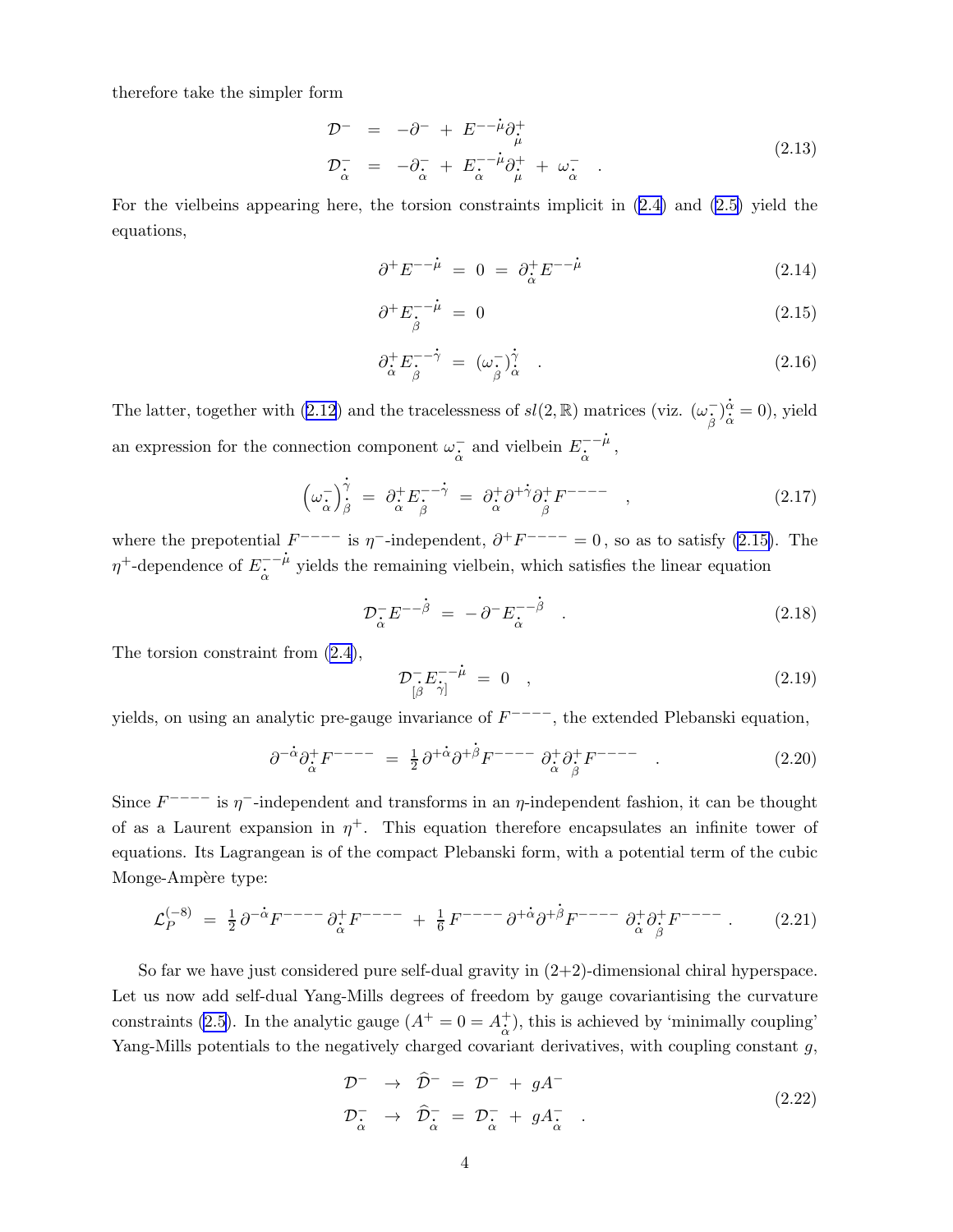<span id="page-5-0"></span>The components of the gauge potentials take values in the Lie algebra of the gauge group and have the gauge transformations

$$
A^{-} \rightarrow \Lambda A^{-} \Lambda^{-1} - \frac{1}{g} \mathcal{D}^{-} \Lambda \Lambda^{-1}
$$
  
\n
$$
A^{-}_{\dot{\alpha}} \rightarrow \Lambda A^{-}_{\dot{\alpha}} \Lambda^{-1} - \frac{1}{g} \mathcal{D}^{-}_{\dot{\alpha}} \Lambda \Lambda^{-1} , \qquad (2.23)
$$

with analytic parameter  $\Lambda = \Lambda(x^+, \eta^+, u)$  taking values in the gauge group.

The coupled gravity-Yang-Mills self-duality conditions thus take the form of the curvature constraints

$$
[\hat{\mathcal{D}}_{\dot{\alpha}}^{-}, \hat{\mathcal{D}}_{\dot{\beta}}^{-}] = 0 \tag{2.24}
$$

$$
[\widehat{\mathcal{D}}^{-}, \widehat{\mathcal{D}}_{\widehat{\alpha}}^{-}] = 0 \tag{2.25}
$$

$$
[\partial^+,\widehat{\mathcal{D}}^-] = F \ , \qquad [\partial^+,\widehat{\mathcal{D}}_{\dot{\alpha}}^-] = [\partial^+_{\dot{\alpha}},\widehat{\mathcal{D}}^-] = F_{\dot{\alpha}} \tag{2.26}
$$

$$
[\hat{\mathcal{D}}_{\dot{\alpha}}^{+}, \hat{\mathcal{D}}_{\dot{\beta}}^{-}] = R_{\dot{\alpha}\dot{\beta}} + F_{\dot{\alpha}\dot{\beta}} \quad . \tag{2.27}
$$

Here,  $F_{\dot{\alpha}}$ .  $\frac{1}{\beta}(x,\eta)$ , resp.  $R_{\frac{1}{\alpha}}$ .  $\hat{\beta}(x,\eta)$ , are symmetric and have the corresponding  $\mathbb{R}^{2,2}$  Yang-Mills,<br>atures as their evaluations at  $n=0$ . The fields  $F$ ,  $F$ , and  $F$ , take resp. Weyl, self-dual curvatures as their evaluations at  $\eta = 0$ . The fields  $F$ ,  $F_{\dot{\alpha}}$  and  $F_{\dot{\alpha}\dot{\beta}}$  take values in the gauge algebra.

In virtue of  $(2.26)$  and  $(2.27)$  we have the expressions

$$
A^- = \partial^+ \Phi^{--} \quad , \quad A^-_{\dot{\alpha}} = \partial^+_{\dot{\alpha}} \Phi^{--} \tag{2.28}
$$

$$
F = \partial^+ \partial^+ \Phi^{--} \quad , \quad F_{\dot{\alpha}} = \partial^+ \partial^+_{\dot{\alpha}} \Phi^{--} \quad , \quad F_{\dot{\alpha}\dot{\beta}} = \partial^+_{\dot{\beta}} \partial^+_{\dot{\alpha}} \Phi^{--} \tag{2.29}
$$

in terms of a generalised Leznov prepotential  $\Phi^{--}$ . These expressions maintain their flat space forms[[1\]](#page-18-0) since in the analytic gauge the positively-charged derivatives remain 'flat' in both gauge and gravitational senses. The Plebanski prepotential  $F^{---}$  is a scalar under the gauge group; its equation remains unmodified by the Yang-Mills coupling. This is consistent with the stress-free self-dual Yang-Mills field not providing any source for the gravitational field. The equation for  $\Phi^{-}$ , on the other hand, is a generally covariant version of the Leznov equation obtained from the gauge-algebra valued part of (2.24), . .

$$
\mathcal{D}^{-\alpha}\partial_{\dot{\alpha}}^{+}\Phi^{--} + \frac{g}{2} \left[ \partial^{+\dot{\alpha}}\Phi^{--} , \ \partial_{\dot{\alpha}}^{+}\Phi^{--} \right] = 0 . \qquad (2.30)
$$

More explicitly,

$$
\partial^{-\dot{\alpha}} \partial_{\dot{\alpha}}^{+} \Phi^{-} = \partial^{+\dot{\alpha}} \partial^{+\dot{\beta}} F^{-} \Psi^{-} \partial_{\dot{\alpha}}^{+} \partial_{\dot{\beta}}^{+} \Phi^{-} + \frac{g}{2} \left[ \partial^{+\dot{\alpha}} \Phi^{-} , \partial_{\dot{\alpha}}^{+} \Phi^{-} \right] . \tag{2.31}
$$

This is the equation which determines the effective dynamics on  $\mathbb{R}^{2,2}$  of the residual vector potential  $A_{\alpha}^- = \partial_{\alpha}^+ \Phi^{--}$ . The remaining equation for  $\Phi^{--}$ , the one arising from the gaugealgebra part of (2.25), determines the  $\eta^+$ -evolution of  $A_{\alpha}^-$  from its  $\eta^+ = 0$  'initial data', namely, . .

$$
\partial^- A^-_{\dot{\alpha}} = \partial^-_{\dot{\alpha}} \partial^+ \Phi^{--} + E^{-\dot{\beta}} \partial^+_{\dot{\alpha}} \partial^+_{\dot{\beta}} \Phi^{--} - E^{-\dot{\beta}}_{\dot{\alpha}} \partial^+ \partial^+_{\dot{\beta}} \Phi^{--} + g \left[ \partial^+ \Phi^{--} , \partial^+_{\dot{\alpha}} \Phi^{--} \right] . (2.32)
$$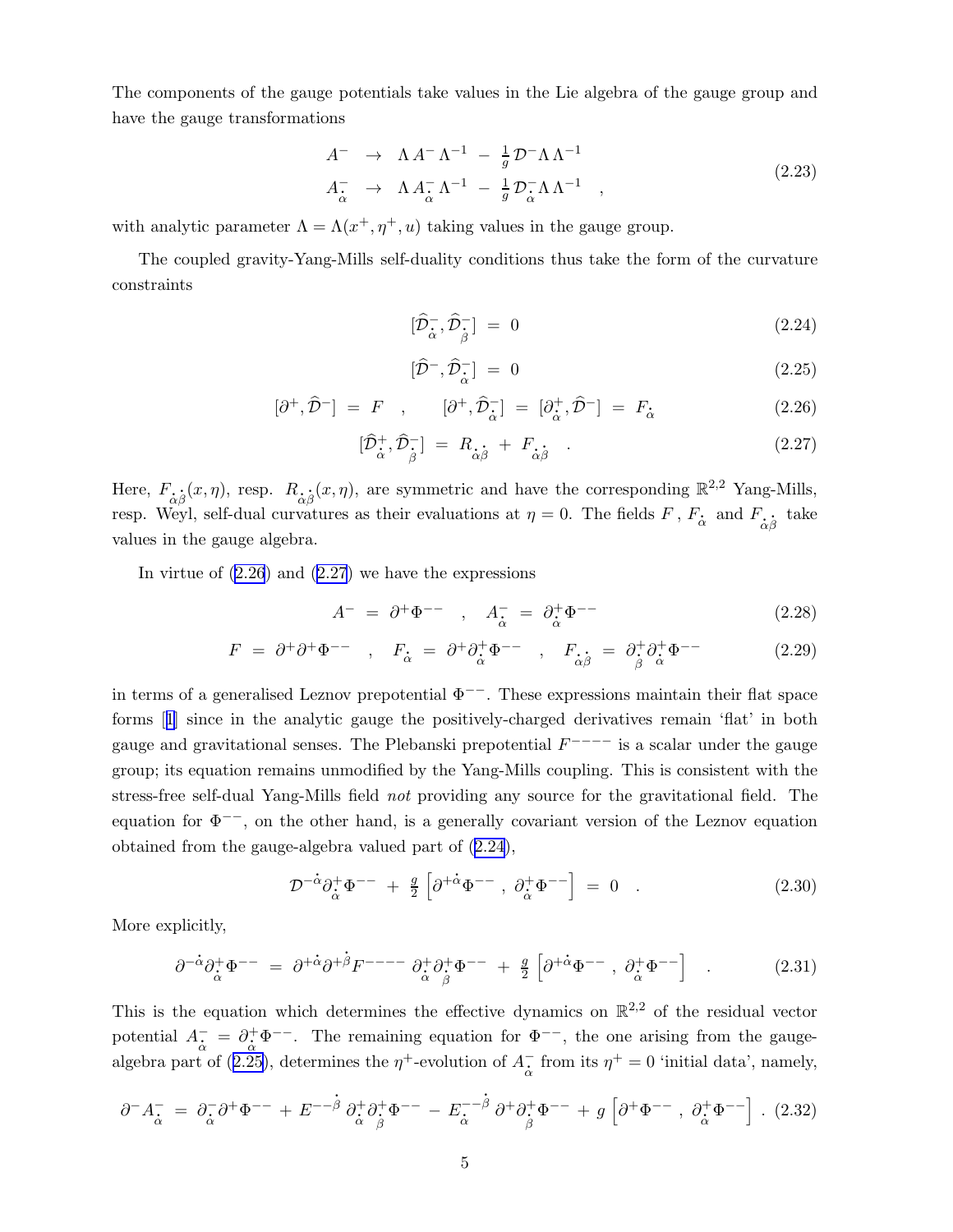It may be noted that the combined system of equations([2.20\)](#page-4-0) and [\(2.31](#page-5-0)) cannot be derived from an action principle, since their mutual coupling appears only in [\(2.31](#page-5-0)). In the next section, we shall see that new string-induced couplings provide a remedy.

The hyperspace fields  $F^{---}(x, \eta)$  and  $\Phi^{---}(x, \eta)$  can clearly be thought of as  $\mathbb{R}^{2,2}$  fields, taking values in the infinite-dimensional algebra spanned by polynomials of  $\eta^{\alpha}$ . Such algebras havebeen investigated in [[15](#page-19-0)]. In particular, consistent higher-spin free-field equations were shown to arise as components of zero-curvature conditions for connections taking values in such algebras. It remains to be seen whether our equations allow interpretation as interacting variants of these free-field equations.

# 3 Open and closed string amplitudes

Having obtained the dynamical equations([2.20\)](#page-4-0) and([2.31\)](#page-5-0) for the self-dual hyperspace gravitational and gauge degrees of freedom, we are ready to ask whether these provide a correct description of  $N=2$  string dynamics. By considering scattering amplitudes, we shall see that these naive equations require modification which, moreover, yields equations derivable from an action principle. The required modification includes 'stringy' contributions which vanish in the infinite string tension limit.

Since we would like to describe in particular the coupling of self-dual Yang-Mills to self-dual gravity (in 2+2 dimensions), let us consider a general (mixed) scattering amplitude involving  $n_c$ closed and  $n<sub>o</sub>$  open  $N=2$  strings. Each such amplitude has a topological expansion in powers of the open string coupling q and in powers of a phase given by the angle  $\theta$  of the spectral flow. The expansion is governed by the world-sheet instanton number  $c \in \mathbb{Z}$  and the world-sheet Euler number  $\chi = 2 - 2h - b - x$  in the presence of h handles, b boundaries and x cross-caps. Introducing the 'spin'

$$
J = 2n_c + n_o - 2\chi = 2n_c + n_o - 4 + 4h + 2b + 2x \tag{3.1}
$$

one finds [\[16](#page-19-0), [2](#page-18-0), [1](#page-18-0)] for any given choice of  $(n_c, n_o)$ , the amplitude,

$$
A = \sum_{J} g^{J} A_{J} = \sum_{J,c} \binom{2J}{J+c} g^{J} \sin^{J-c} \frac{\theta}{2} \cos^{J+c} \frac{\theta}{2} A_{J,c}
$$
(3.2)

where  $A_{J,c}$  is a correlator of vertex operators V on a world-sheet of fixed topology, integrated over all moduli. Clearly, J runs upwards in steps of two, starting from  $J_{\min} = 2n_c + n_o - 2 - 2\delta_{n_o,0}$ . Due to unbalanced spinor ghost zero modes, the instanton sum is constrained to  $|c| \leq J$ . In four dimensions, the open-string coupling g is just the (dimensionless) Yang-Mills gauge coupling, while the closed-string coupling  $g^2$  is related to the (dimensionful) gravitational coupling  $\kappa$  via

$$
\kappa \sim \sqrt{\alpha'}g^2 \tag{3.3}
$$

where  $\alpha'$  denotes the inverse string tension.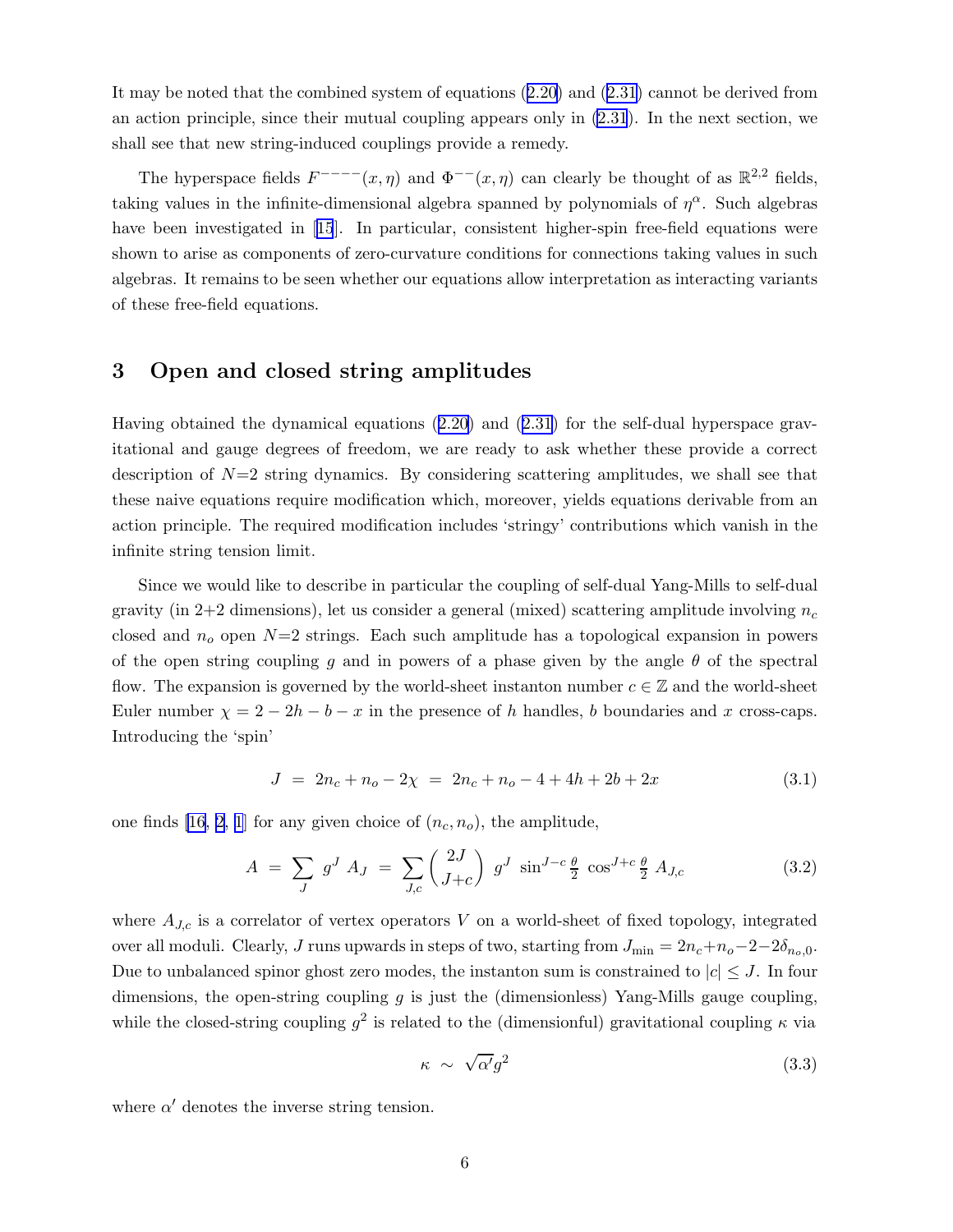<span id="page-7-0"></span>The string coupling g and the  $\theta$  angle change under global  $SO(2, 2)$  tangent space transfor-mationsof the target space [[4](#page-18-0), [9](#page-18-0), [1\]](#page-18-0). We may therefore set  $g = 1$  and  $\theta = 0$  for convenience. As a consequence, only the top instanton number,  $c = J$ , contributes, i.e.

$$
A = \sum_{J} A_{J,J} \tag{3.4}
$$

with  $A_{J,J}$  carrying helicity  $J$ .<sup>2</sup> Each partial amplitude  $A_{J,J}$  contains an integral over four moduli spaces  $\mathcal{M}_i$ , corresponding to the world-sheet supergravitational non-gauge degrees of freedom of the metric, the two gravitini, and the Maxwell field. The respective real dimensions are

$$
\dim_{\mathbb{R}} \mathcal{M}_{\text{metric}} = 2n_c + n_o - 3\chi = J - \chi
$$
  
\n
$$
\dim_{\mathbb{R}} \mathcal{M}_{\text{gravitino}}^{\pm} = 2n_c + n_o - 2\chi \pm c = J \pm c \stackrel{c=J}{\longrightarrow} \begin{cases} 2J & (+) \\ 0 & (-) \end{cases}
$$
\n
$$
\dim_{\mathbb{R}} \mathcal{M}_{\text{Maxwell}}^{\pm} = 2n_c + n_o - \chi = J + \chi
$$
\n(3.5)

The gravitini modular integral can be performed and yields 2J picture-raising insertions  $\tilde{\mathcal{P}}^+$  in the path integral [\[7,](#page-18-0) [10](#page-19-0)]. For  $\chi > 0$ , the Maxwell modular integral is trivial due to spectral flow invariance. Likewise, the metric moduli for positive  $\chi$  reduce to the world-sheet positions of the vertex operators. The final matter-plus-ghost path integral is a superconformal correlation function of antighost zero modes, picture-raisers, and (canonical) local vertex operators which create the string states from the vacuum.

Which string states are to be scattered? It is known from the relative BRST cohomology of the *open*  $N=2$  string that its spectrum consists of a single massless physical state at each value of thepicture charge  $(\pi_+, \pi_-)$  labelling inequivalent spinor ghost vacua [[17\]](#page-19-0). An internal symmetry group  $G$  is incorporated by requiring these states to carry Chan-Paton adjoint representation indices of G. The difference  $\pi_+-\pi_-$  changes continuously under the action of spectral flow. Since the Maxwell modular integration entails an averaging over the parameter  $\rho$  of spectral flow, one must identify the equivalent sectors  $(\pi_+, \pi_-) \sim (\pi_+ + \rho, \pi_- - \rho)$ . We shall use the  $\pi_+=\pi_-$  representative. The total picture number  $\pi \equiv \pi_+ + \pi_-$  takes integral values, and the helicity of the state is  $j = 1 + \pi/2 \in \frac{1}{2}$  $\frac{1}{2}\mathbb{Z}$ . For states of non-zero momentum k, picture-changing can be used to implement an equivalence relation among all pictures[[17](#page-19-0)]. In this case, a single open string state interacts with itself, unless the Chan-Paton group  $G$  is abelian. Such an identification, however, ruins target space covariance, because picture-raising by  $\tilde{\mathcal{P}}^+$  increases not only  $\pi$  by one, but also the helicity j by half a unit. It is therefore advantageous to distinguish the unique physical states in different pictures  $\pi$ . The canonical  $(j=0)$  open string state resides at  $\pi = -2$ . The corresponding (canonical) vertex operators  $V_{\pi_i=-2}^o(k_i)$  are located on the world-sheet boundaries and feed in target space momenta  $k_i$ .

The scattering amplitude does not depend on the positions of the 2J picture-raisers  $\tilde{\mathcal{P}}^+$ ; this is the statement of picture equivalence[[6](#page-18-0)]. Hence, we are free to arbitrarily fuse the pictureraisers with some of the vertex operators which raises their picture assignments,  $V_{-2}^{o} \rightarrow V_{\pi>-2}^{o}$ .

<sup>&</sup>lt;sup>1</sup> The dependence on g and  $\theta$  may easily be restored by performing an appropriate  $SO(2, 2)$  transformation.

<sup>&</sup>lt;sup>2</sup> We split  $so(2, 2) = sl(2) \oplus sl(2)'$ . 'Helicity' is the eigenvalue of the non-compact generator of  $sl(2)$  which we choose to diagonalise.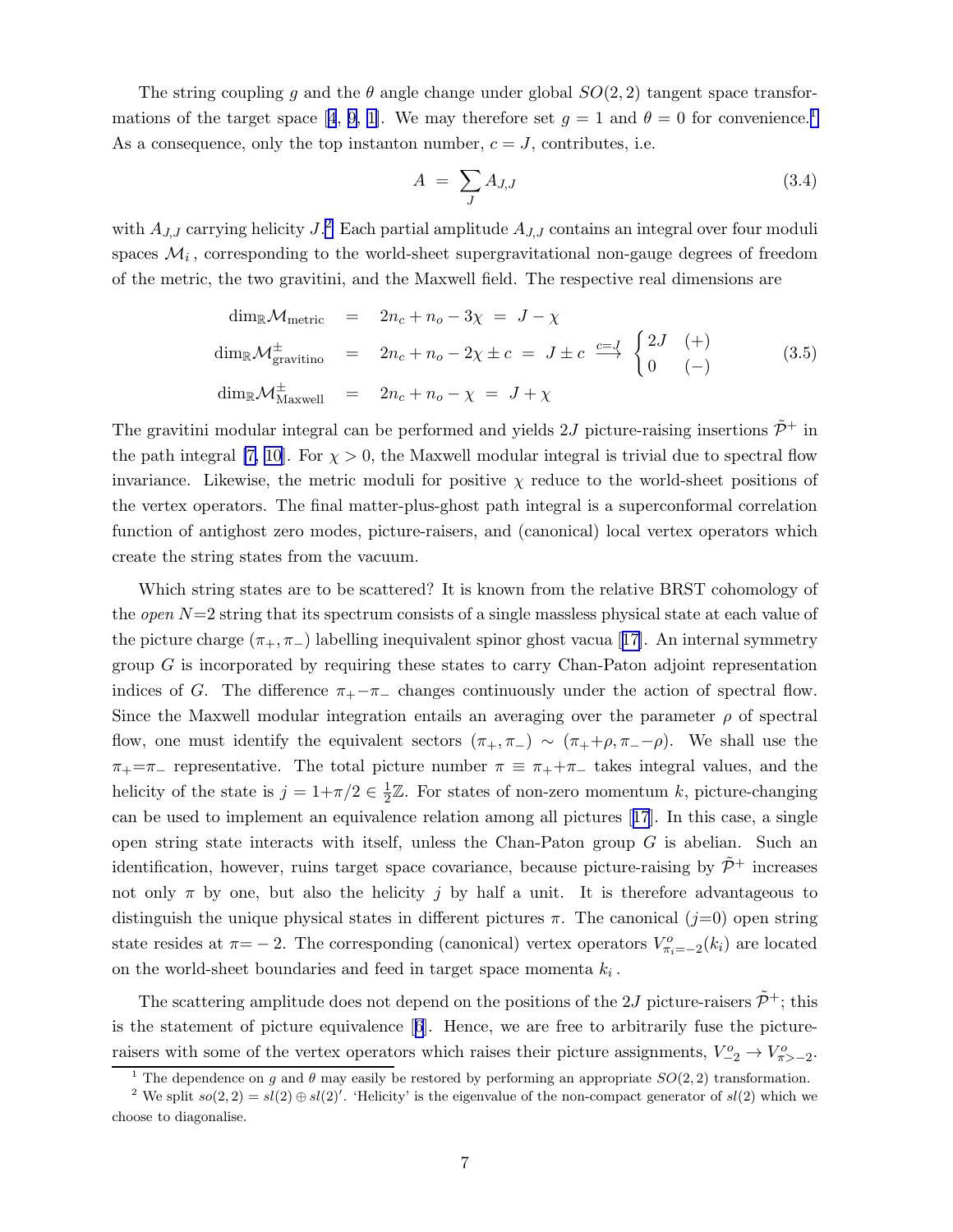<span id="page-8-0"></span>In this way we arrive at a correlation function of the form <sup>3</sup>

$$
\left\langle V_{\pi_1}^o(k_1) V_{\pi_2}^o(k_2) \ldots V_{\pi_{n_o}}^o(k_{n_o}) \right\rangle \tag{3.6}
$$

with the picture or helicity selection rule

$$
\pi_{\text{tot}} = \sum_{i=1}^{n_o} \pi_i = -2n_o + 2J = -4\chi
$$
  
\n
$$
j_{\text{tot}} = \sum_{i=1}^{n_o} j_i = \frac{1}{2}2J = J .
$$
\n(3.7)

The first line follows from the second since  $\pi = -2+2j$ . Since the correlator (3.6) is invariant under picture-changes, its value cannot depend on the distribution of  $\{\pi_i\}$  (or  $\{j_i\}$ ), provided the selection rules (3.7) hold. A preferred arrangement of picture charges is

$$
\left\langle V_{-4\chi}^{o}(k_1) V_0^{o}(k_2) \ldots V_0^{o}(k_{n_o}) \right\rangle \tag{3.8}
$$

corresponding to  $j_i = 1 - 2\chi \delta_{i1}$ .

In order to repeat this analysis for the closed string, we note that the semi-relative BRST cohomology of the closed  $N=2$  string also consists of a single massless (now, color-singlet) physicalstate at any value of the picture charge  $(\pi_+,\pi_-)$  [[17\]](#page-19-0). In principle, one could consider independent left- and right-moving picture charges; however, they need to be identified in the semi-relative construction. Moreover, since the coupling to open strings via world-sheet boundaries enforces a left–right relation for global properties, there exists only a single set of picture charges. Compared to the open string case, the only alteration then is a different canonical picture for the physical excitation, namely  $\pi = -4$  with j=0. This modifies the picture–helicity relation to  $\pi = -4+2j$  but does not change the selection rules (3.7). Of course, closed-string vertex operators  $V_{\pi}^c$  are to be inserted in the interior of the world-sheet. A convenient distribution of picture charges among the vertex operators inside a closed-string correlator is obtained from  $(3.8)$  by replacing the labels 'o' by 'c'.

Any theory of open strings generates intermediate closed strings at the loop level. The most general setup contains them already at tree level, i.e. as external closed-string states. Thus, it is of interest to consider mixed amplitudes, which describe scattering processes involving open as well as closed string external states. Having already allowed for handles, boundaries and cross caps of the world sheet, we simply consider both kinds of vertex operators simultaneously. The selection rule

$$
\pi_{\text{tot}} = -4\chi \qquad \text{resp.} \qquad j_{\text{tot}} = J \tag{3.9}
$$

for a mixed correlator

$$
A_{J,J}^{o...o \ c...c} \sim \left\langle \prod_{i=1}^{n_o} V_{\pi_i}^o(k_i) \prod_{j=n_o+1}^{n_o+n_c} V_{\pi_j}^c(k_j) \right\rangle \tag{3.10}
$$

<sup>&</sup>lt;sup>3</sup> We suppress the additional appearance of  $J-\chi$  conformal antighost and  $J+\chi$  Maxwell antighost insertions, which balance the ghost charges of the local vertex operators and are used to transform them to integrated ones.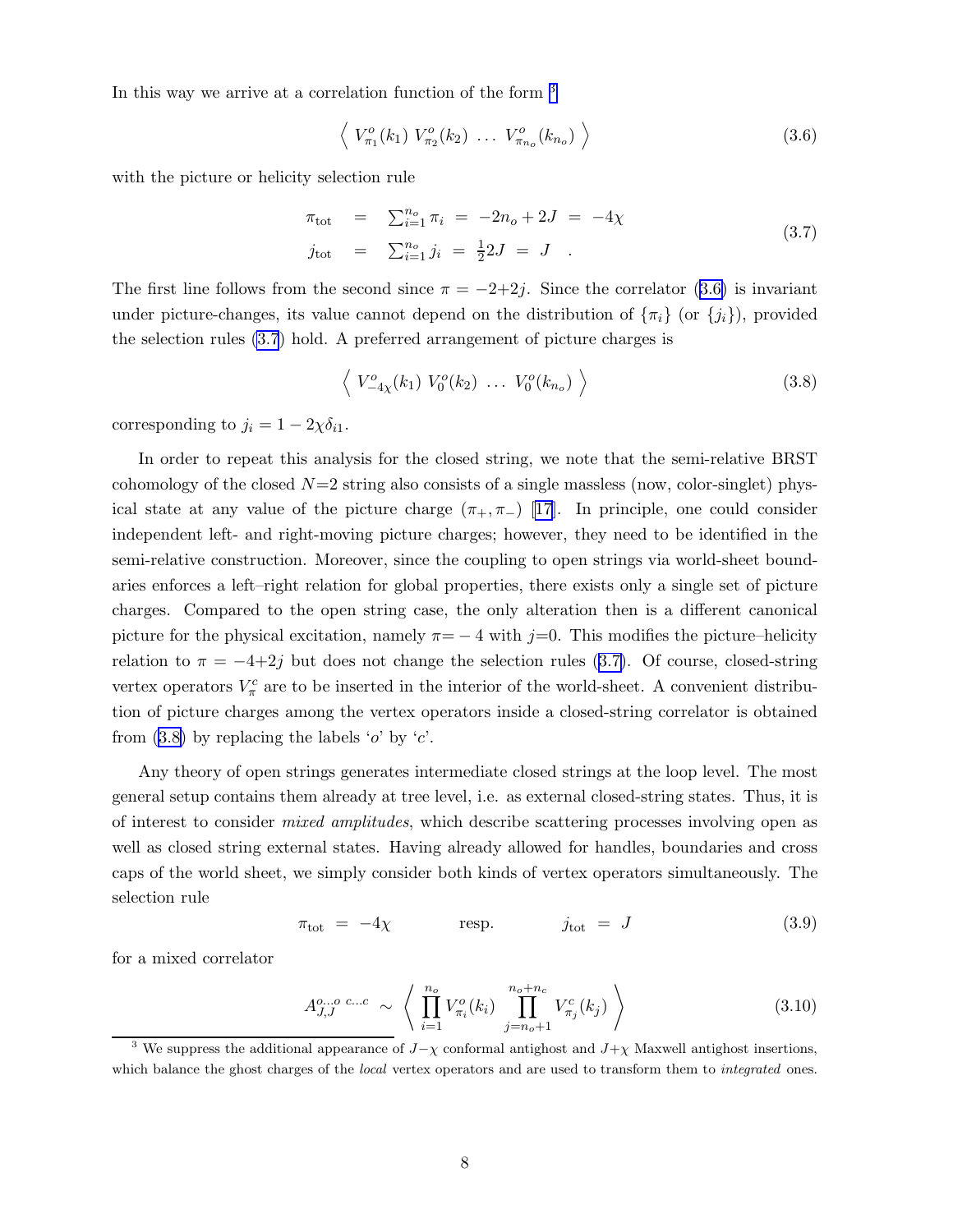<span id="page-9-0"></span>remains in effect; and we may again choose all but one external state in the  $\pi=0$  picture. Using [\(3.9](#page-8-0)), we see that, for a given set  $\{j_1, \ldots, j_{n_o}; j_{n_o+1}, \ldots, j_{n_o+n_c}\}$  of external state helicities, the amplitude([3.4](#page-7-0)) only receives contributions from topologies with fixed Euler number

$$
\chi = (2n_c + n_o - J)/2 \tag{3.11}
$$

where  $J = \sum_i j_i$ . Because  $j_i \in \frac{1}{2}$  $\frac{1}{2}\mathbb{Z}$ , there are infinitely many picture-equivalent and therefore identical amplitudes even at tree level  $(\chi > 0)$ . Since not much is known yet about loop amplitudes of  $N=2$  strings, let us collect the results on the  $\chi=2$  and  $\chi=1$  amplitudes.

 $\chi = 2$ 

The only topology is the sphere, and it does not admit open string legs. The external helicities sumto  $J = 2n_c-4$ . It has been shown [[18\]](#page-19-0) that all these amplitudes vanish, except for the three-point function  $(J=2)^4$ 

$$
A^{n_c=3,n_o=0} = A_{2,2}^{ccc} = \sqrt{\alpha'} \left( k_{12}^{++} \right)^2 . \tag{3.12}
$$

Here,

$$
k_{ij}^{++} = k_i^{+\dot{\alpha}} k_j^{+\dot{\beta}} \epsilon_{\dot{\alpha}\dot{\beta}} = \kappa_i^+ \kappa_j^+ \chi_{ij} = -k_{ji}^{++}
$$
 (3.13)

for lightlike target space momenta

$$
k_i^{\alpha \dot{\alpha}} = \kappa_i^{\alpha} \chi_i^{\dot{\alpha}} \in \mathbb{R}^{2,2} \quad \text{and} \quad \chi_{ij} = \chi_i^{\dot{\alpha}} \chi_j^{\dot{\beta}} \epsilon_{\dot{\alpha}\dot{\beta}} = -\chi_{ji} \quad . \tag{3.14}
$$

Note that

$$
k_{12}^{++} = k_{23}^{++} = k_{31}^{++} \tag{3.15}
$$

for massless three-point kinematics since  $k_1+k_2+k_3 = 0$ . Thus, (3.12) is totally symmetric in the external legs, although every helicity assignment (for example,  $(-2, 2, 2)$ ) is necessarily asymmetric. The inverse string tension,  $\alpha'$ , must enter (3.12) on dimensional grounds.

#### $\chi = 1$ : three-point

This situation admits a single boundary or a cross-cap, and is therefore still interpreted as tree level. The cross cap leads to the real projective plane, which only appears for (unoriented) closed string scattering, i.e. in  $A^{ccc}$ . The boundary case is the familiar disk or, equivalently, upper half plane, which contributes to all three-string amplitudes. The results are (see also[[11](#page-19-0)] for the  $c=0$  parts)

$$
A_{1,1}^{ooo} = f^{a_1 a_2 a_3} k_{12}^{++}
$$
\n(3.16)

$$
A_{2,2}^{ooc} = \delta^{a_1 a_2} \sqrt{\alpha'} \left( k_{12}^{++} \right)^2 \tag{3.17}
$$

$$
A_{3,3}^{occ} = 0 \t\t(3.18)
$$

$$
\frac{A_{4,4}^{ccc}}{A_{4,4}} = \gamma \sqrt{\alpha'}^3 \left(k_{12}^{++}\right)^4 \tag{3.19}
$$

<sup>&</sup>lt;sup>4</sup> Refs. [\[8,](#page-18-0) [11\]](#page-19-0) computed the  $A_{2,0}^{ccc}$  component; the full result was obtained in [\[16](#page-19-0), [19](#page-19-0)].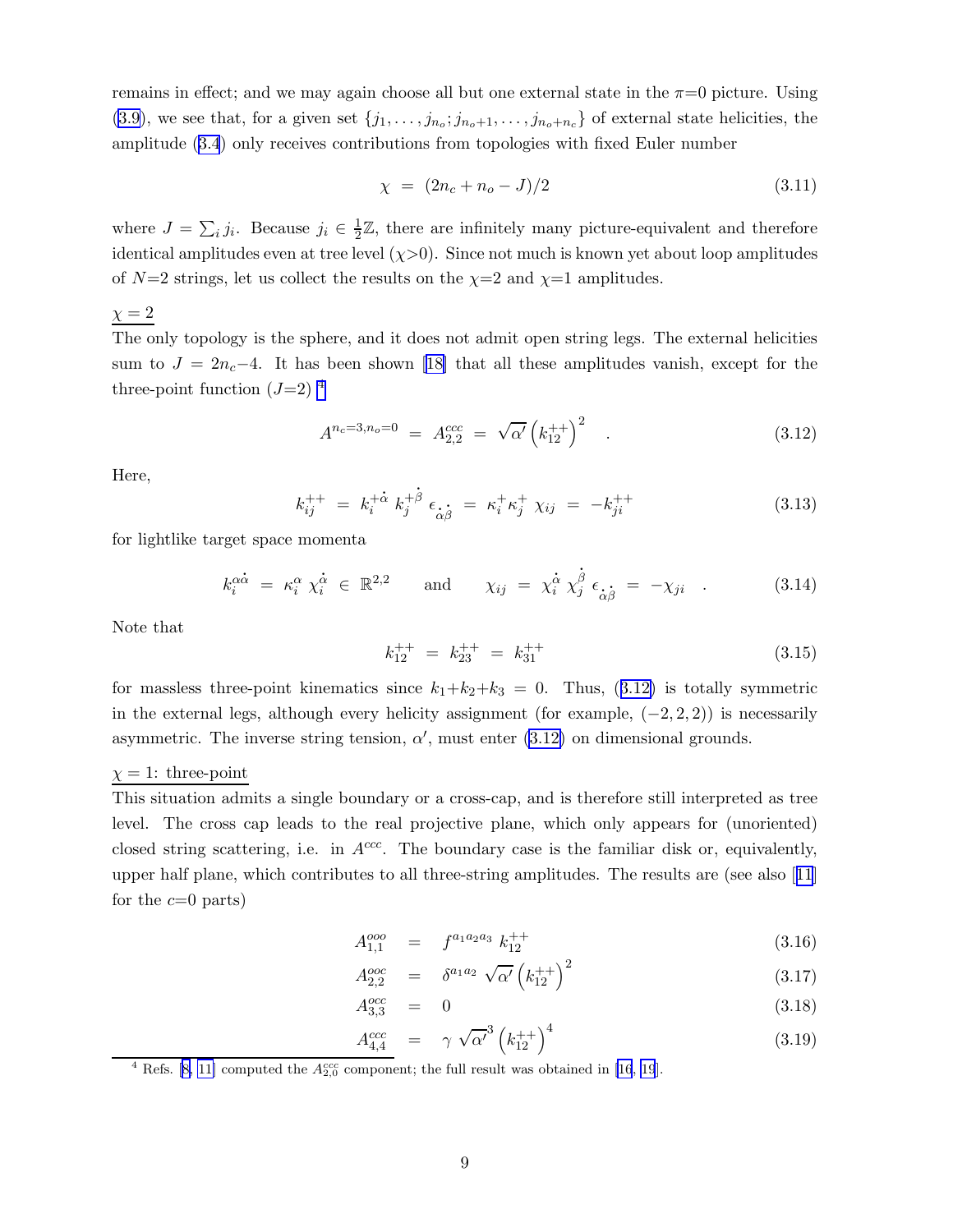<span id="page-10-0"></span>where  $a_i$  is the adjoint representation Chan-Paton label of the *i*th string leg,  $f^{a_1 a_2 a_3}$  are structure constants of the Lie algebra of G, and  $\gamma$  is a *finite* numerical constant depending on  $G$ <sup>5</sup>

It is important to note that for the  $N=2$  string, in contrast to bosonic and ordinary  $(N=1)$ superstrings, the 'higher-order tree' corrections to closed-string scattering are finite. In the limit of the boundary shrinking to a point, the integrand of  $A^{ccc}$  should yield a (diverging) dilaton propagator at zero momentum multiplying  $A^{cccc}(k_4=0)$  on the sphere. Obviously, the finiteness of  $A^{ccc}$  on the disk is consistent with the vanishing of the four-point function! Hence, we do not seem to be forced to take  $G = SO(2^{d/2})$  in order to cancel infrared divergences. Nevertheless, it would be interesting to know whether  $\gamma$  can be made to vanish for some distinguished choice of Chan-Paton group.

As expected,  $A_{2,2}^{ccc} \sim (A_{1,1}^{000})^2$ . It is instructive to apply an  $SO(2,2)$  transformation and restore the generic  $\theta$  dependence; for instance

$$
A_1^{000} \sim \cos^2 \frac{\theta}{2} k_{12}^{++} + 2 \cos \frac{\theta}{2} \sin \frac{\theta}{2} i k_{12}^{+-} + \sin^2 \frac{\theta}{2} k_{12}^{--} , \qquad (3.20)
$$

with the obvious definition for  $k_{12}^{\alpha\beta}$ . This shows again that the interacting  $N=2$  string lives in a broken phase of target space  $SO(2, 2)$  symmetry. The Goldstone modes of the  $SO(2, 2) \rightarrow U(1, 1)$ breaking are precisely the spacetime dilaton and axion fields [\[9](#page-18-0)]. Due to the identity

$$
k_{ij}^{++} k_{ij}^{--} = k_{ij}^{+-} k_{ij}^{-+}
$$
 (3.21)

for lightlike momenta, the  $\chi=2$  three-point amplitude indeed factorises:

$$
A_2^{ccc} \sim \cos^4 \frac{\theta}{2} k_{12}^{++} k_{12}^{++} + 4 \cos^3 \frac{\theta}{2} \sin \frac{\theta}{2} i k_{12}^{+-} k_{12}^{++} + 6 \cos^2 \frac{\theta}{2} \sin^2 \frac{\theta}{2} k_{12}^{--} k_{12}^{++} + \sin^4 \frac{\theta}{2} k_{12}^{--} k_{12}^{--} + 4 \cos \frac{\theta}{2} \sin^3 \frac{\theta}{2} i k_{12}^{--} k_{12}^{+-} \sim (A_1^{000})^2
$$
 (3.22)

Apparently, the question [\[10](#page-19-0)] of whether one has a single (joint left-right) instanton number, or two independent ones (left and right), is irrelevant.

#### $\chi = 1$ : beyond three-point

Tree-level four-point functions are the first place to see 'stringy' dynamics, but they are not easy to compute for mixed (i.e. open plus closed string) cases. Calculations (see [\[11](#page-19-0)] for the  $c=0$ piece) have revealed that

$$
A_{2,2}^{0000} = 0\n A_{3,3}^{0000} = 0\n A_{4,4}^{0000} = 0?\n A_{5,5}^{0000} = 0\n A_{6,6}^{000} = 0?
$$
\n(3.23)

where the question marks denote conjectured vanishing amplitudes. As argued below, these follow from the assumption that the target space field theory requires no fundamental quartic vertex, an expectation from self-dual Yang-Mills plus gravity. Beyond four-point functions, we only know that the pure open-string disk amplitude,  $A_{n_o-2,n_o-2}^{oo...o}$ , vanishes [\[18](#page-19-0)].

<sup>&</sup>lt;sup>5</sup> The disc contribution to  $A^{ccc}$  involves a Chan-Paton factor of tr1 coming from the boundary, which the real projective plane does not have.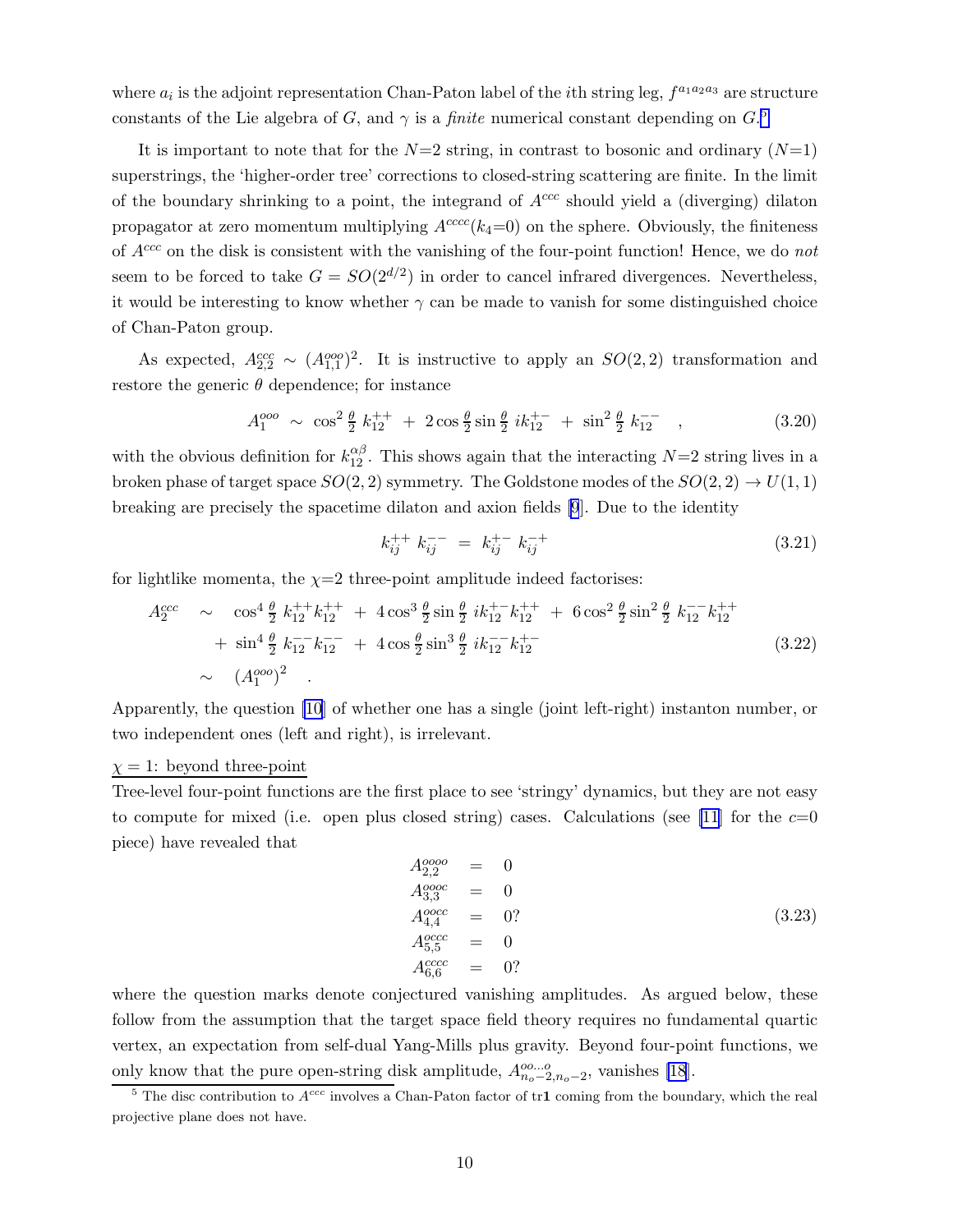### <span id="page-11-0"></span>4 String target space actions

Knowledge of the  $\chi$ >0 three-point string amplitudes allows us to read off the cubic couplings of the target space action for the massless open and closed  $N=2$  string excitations. We associate string states (resp. their vertex operators) with space-time fields or their Fourier representatives,

$$
V_{\pi}^{o}(k) \Leftrightarrow \widetilde{\varphi}_{(j)}(k) = \widetilde{\varphi} \overbrace{\cdots \cdots \overbrace{\cdots \overbrace{\cdots \overbrace{\cdots}}^{\overbrace{\cdots \overbrace{\cdots}}}}^{\overbrace{\cdots \overbrace{\cdots}}^{\overbrace{\cdots}}(k) \quad (4.1)
$$
  

$$
V_{\pi}^{c}(k) \Leftrightarrow \widetilde{f}_{(j)}(k) = \widetilde{f} \overbrace{\cdots \cdots \overbrace{\cdots}}^{\overbrace{\cdots \overbrace{\cdots}}(k) \quad ,
$$

remembering that  $j = 1+\pi/2$  for open (and  $j = 2+\pi/2$  for closed) string states. Fourier transforming to coordinate space (and dropping the tildes) we find that the  $\chi$ >0 three-point functions [\(3.12](#page-9-0)) and([3.19](#page-9-0)) are reproduced by the target-space Lagrangean density .

$$
\mathcal{L}_{\infty} = -\frac{1}{2} \sum_{j \in \mathbb{Z}/2} f_{(-j)} \Box f_{(+j)} + \frac{\sqrt{\alpha'}}{6} \sum_{J=2} f_{(j_1)} \partial^{+\dot{\alpha}} \partial^{+\dot{\beta}} f_{(j_2)} \partial^{+}_{\dot{\alpha}} \partial^{+}_{\dot{\beta}} f_{(j_3)} \n+ \frac{\gamma \sqrt{\alpha'}}{6} \sum_{J=4} f_{(j_1)} \partial^{+\dot{\alpha}} \partial^{+\dot{\beta}} \partial^{+\dot{\gamma}} \partial^{+}_{\dot{\beta}} f_{(j_2)} \partial^{+}_{\dot{\alpha}} \partial^{+}_{\dot{\beta}} \partial^{+}_{\dot{\gamma}} \partial^{+}_{\dot{\delta}} f_{(j_3)} \n+ \text{Tr} \Big\{ -\frac{1}{2} \sum_{j \in \mathbb{Z}/2} \varphi_{(-j)} \Box \varphi_{(+j)} + \frac{1}{6} \sum_{J=1} \varphi_{(j_1)} \left[ \partial^{+\dot{\alpha}} \varphi_{(j_2)} , \partial^{+}_{\dot{\alpha}} \varphi_{(j_3)} \right] \n- \frac{\sqrt{\alpha'}}{2} \sum_{J=2} \partial^{+\dot{\alpha}} \partial^{+\dot{\beta}} f_{(j_1)} \partial^{+}_{\dot{\alpha}} \varphi_{(j_2)} \partial^{+}_{\dot{\beta}} \varphi_{(j_3)} \Big\} \qquad (4.2)
$$

where  $J \equiv j_1 + j_2 + j_3$  in the sums, and  $\square = \partial^ \dot{ \alpha} \partial_{\dot{\alpha}}^{+}$  . A field of helicity  $j$  carries a mass dimension equal to  $1-j$ , so that  $\mathcal{L}_{\infty}$  has dimension four as required. The fundamental interactions among  $\{\varphi_{(j)}, f_{(j)}\}$  are purely cubic and of three types, which may be called *three-graviton*, threegluon, and gluon-graviton couplings, respectively. Furthermore, the couplings are independent of the external helicities as long as these sum to J.

The conjectured vanishing of the higher *n*-point tree-level string amplitudes (see  $(3.23)$ ) must be reflected in the target space field theory. In other words, if  $\int \mathcal{L}_{\infty}$  is the complete space-time action, it must imply the on-shell vanishing of all tree-level amplitudes beyond the three-point functions. A non-trivial check, for example, is that iterating the fundamental cubic vertices of (4.2) yields zero for the on-shell four-point functions. This was in fact verified for the pure gluon and the pure graviton cases in [\[8,](#page-18-0) [19](#page-19-0)]. Moreover, it is straightforward to extend these results to the mixed four-point functions as well, with the help of the kinematic relations,

$$
\frac{k_{12}^{++} k_{34}^{++}}{s_{12}} = \frac{k_{23}^{++} k_{14}^{++}}{s_{23}} = \frac{k_{31}^{++} k_{24}^{++}}{s_{31}}
$$
\n
$$
k_{12}^{++} k_{34}^{++} + k_{23}^{++} k_{14}^{++} + k_{31}^{++} k_{24}^{++} = 0 \quad ,
$$
\n(4.3)

where $s_{ij} = k_{ij}^{[+-]}$ ,  $s_{ii} = 0$  and  $\sum_{i=1}^{4} k_i = 0$ . An inductive argument shows [[20](#page-19-0)] that as a consequence all higher tree-level  $n$ -point functions also vanish. Thus, the absence of higher than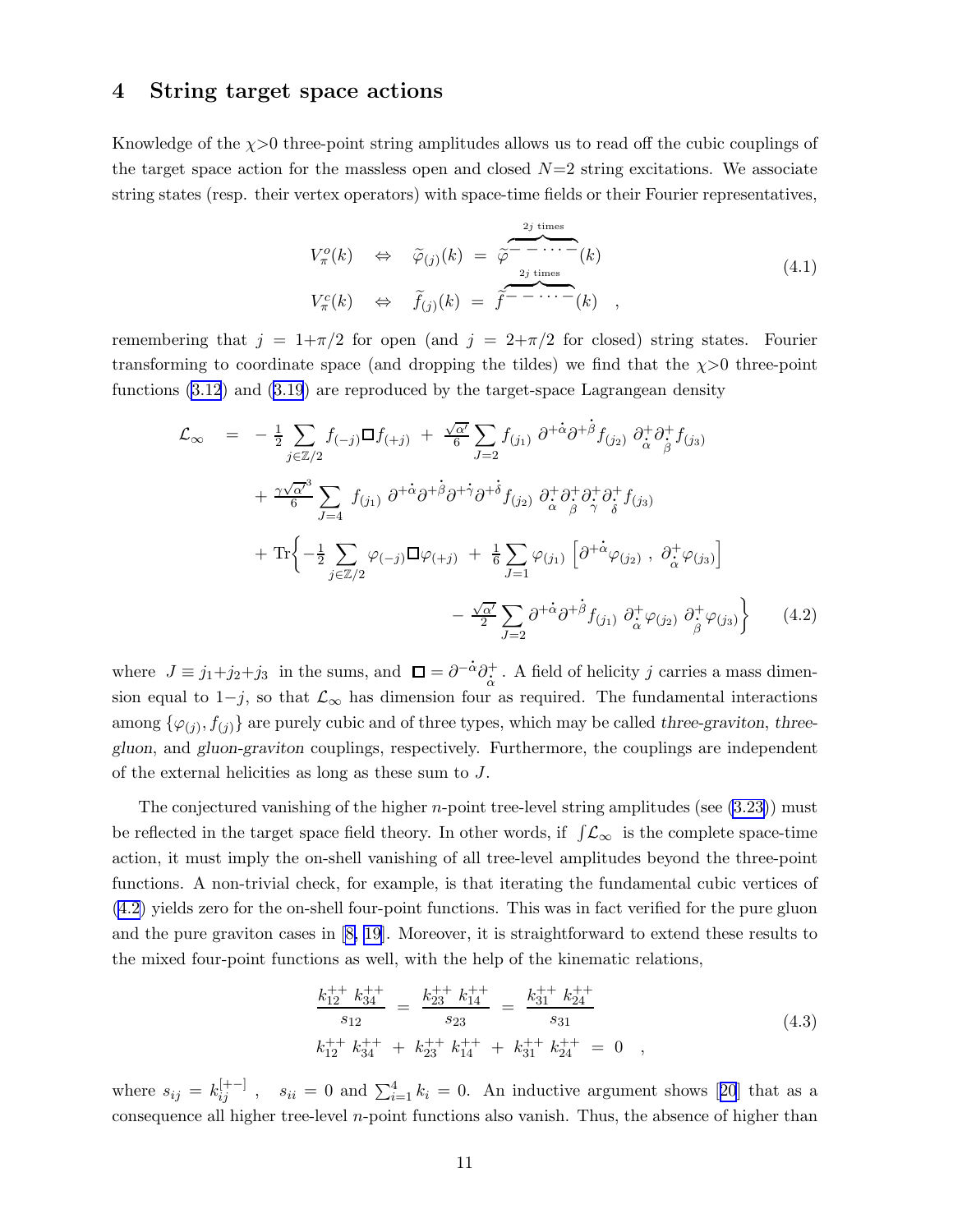<span id="page-12-0"></span>cubic vertices in  $\mathcal{L}_{\infty}$  corresponds perfectly with the tree-level string amplitudes computed so far.

Of course, our Lagrangean density  $\mathcal{L}_{\infty}$  contains infinitely many terms. It affords, nevertheless, a compact representation in terms of the hyperspace functional

$$
\mathcal{L} = \frac{1}{\alpha'} \mathcal{L}^{(-8)} + \text{Tr } \mathcal{L}^{(-4)}
$$
\n
$$
= \frac{1}{\alpha'} \left( -\frac{1}{2} F^{---} \Box F^{---} + \frac{1}{6} F^{---} \partial^{+} \dot{\alpha} \partial^{+} \dot{\beta} F^{---} - \partial^{+}_{\dot{\alpha}} \partial^{+}_{\dot{\beta}} F^{---} \right)
$$
\n
$$
+ \frac{\gamma \alpha'}{6} (\eta^{+})^{-4} F^{---} \partial^{+} \dot{\alpha} \partial^{+} \dot{\beta} \partial^{+} \dot{\gamma} \partial^{+} \dot{\delta} F^{---} - \partial^{+}_{\dot{\alpha}} \partial^{+}_{\dot{\beta}} \partial^{+}_{\dot{\gamma}} \partial^{+}_{\dot{\delta}} F^{---} \right)
$$
\n
$$
+ \text{Tr} \left( -\frac{1}{2} \Phi^{---} \Box \Phi^{---} + \frac{1}{6} \Phi^{---} \left[ \partial^{+} \dot{\alpha} \Phi^{---} , \partial^{+}_{\dot{\alpha}} \Phi^{---} \right]
$$
\n
$$
- \frac{1}{2} \partial^{+} \dot{\alpha} \partial^{+} \dot{\beta} F^{---} - \partial^{+}_{\dot{\alpha}} \Phi^{---} \partial^{+}_{\dot{\beta}} \Phi^{---} \right) . \tag{4.4}
$$

The  $\frac{1}{\alpha'}$  coefficient of  $\mathcal{L}^{(-8)}$  represents the dimensional difference between the gravitational and the gauge couplings.

We now claim that the Lagrangean density  $\mathcal{L}_{\infty}$  is precisely the zero-charge homogeneous projection,  $\mathcal{L}|_0$ , of this inhomogeneous combination of the modified Plebanski functional  $\mathcal{L}^{(-8)}$ and the modified Leznov functional  $\mathcal{L}^{(-4)}$ . Specifically, since the field  $F^{---}$  is independent of  $\eta$ <sup>-</sup>, we may think of it as a Laurent expansion in  $\eta$ <sup>+</sup>,

$$
\frac{1}{\sqrt{\alpha'}}F^{---} = \dots + \eta^+ f^{----} + f^{---} + (\eta^+)^{-1} f^{---} + (\eta^+)^{-2} f^{---} + \dots + (\eta^+)^{-8} f^{+++} + \dots
$$
\n(4.5)

On the other hand, for  $\Phi^{--}$ , the essential data is that at  $\eta^+ = 0$ . We therefore consider an  $\eta^$ expansion of  $\Phi^{--}$  evaluated at  $\eta^+ = 0$ ,

$$
\Phi^{--} = \dots + (\eta^{-})^{-1} \varphi^{---} + \varphi^{--} + \eta^{-} \varphi^{-} + (\eta^{-})^{2} \varphi + (\eta^{-})^{3} \varphi^{+} + (\eta^{-})^{4} \varphi^{++} + (\eta^{-})^{5} \varphi^{+++} + \dots \tag{4.6}
$$

The projection  $\vert_0$  then, is to the respective homogeneous (i.e. zero-charge) terms in (4.4): coefficients of  $(\eta^+)^{-8}$  for  $\mathcal{L}^{(-8)}$  and coefficients of  $(\eta^-)^p/(\eta^+)^q$ , for all  $p, q \ge 0$  such that  $p+q = 4$ , for the remaining terms. This charge-homogenising projection yields the homogeneous componentLagrangean  $(4.2)$  $(4.2)$  from the inhomogeneous hyperspace functional  $\mathcal{L}$ .

Although the hyperspace functional  $\mathcal L$  is not  $U(1)$ -charge homogeneous, the question of whether a covariant hyperspace action exists remains open. Nevertheless, having the above projection in mind, we may indeed write down homogeneous equations of motion. Varying Φ −− yields the generalised Leznov equation([2.31\)](#page-5-0) unmodified, whereas varying F −−−− yields a modification of the hyperspace Plebanski equation([2.20\)](#page-4-0), . . .

$$
\partial^{-\alpha}\partial_{\dot{\alpha}}^{+}F^{---} = \frac{1}{2}\partial^{+\dot{\alpha}}\partial^{+\dot{\beta}}F^{---} \partial_{\dot{\alpha}}^{+}\partial_{\beta}^{+}F^{---}
$$

$$
+ \frac{\gamma\alpha'}{2}(\eta^{+})^{-4}\Big(\partial^{+\dot{\alpha}}\partial^{+\dot{\beta}}\partial^{+\dot{\gamma}}\partial^{+\dot{\delta}}F^{---} \partial_{\dot{\alpha}}^{+}\partial_{\beta}^{+}\partial_{\dot{\gamma}}^{+}\partial_{\dot{\delta}}^{+}F^{---}\Big)
$$

$$
- \frac{\alpha'}{2}(\eta^{-})^{4} \operatorname{Tr} \partial^{+\dot{\alpha}}\partial^{+\dot{\beta}}\Phi^{---} \partial_{\dot{\alpha}}^{+}\partial_{\beta}^{+}\Phi^{---} \qquad (4.7)
$$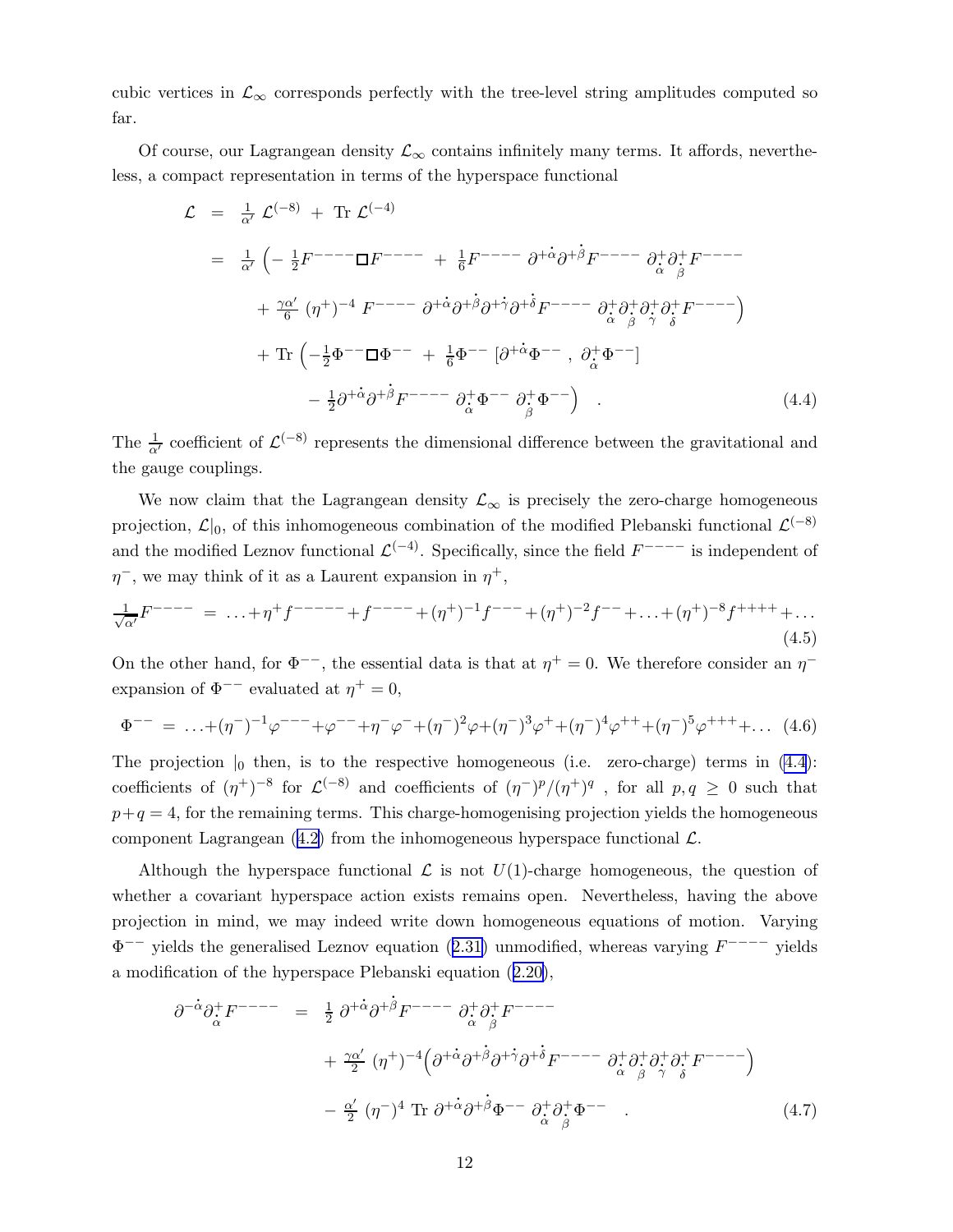Inserting the expansions [\(4.5\)](#page-12-0) and [\(4.6](#page-12-0)) yields the infinite set of Euler-Lagrange equations for  $\mathcal{L}_{\infty}$  on comparing coefficients of equal charge.

Both  $\gamma F F F$  and  $F \Phi \Phi$  terms in  $\mathcal L$  are of higher order in  $\alpha'$  and have the homogeneity of the generalised Leznov functional  $\mathcal{L}^{-4}$ , rather than the generalised Plebanski functional  $\mathcal{L}^{-8}$ enteringthe hyperspace Lagrangean  $(4.4)$  $(4.4)$ . Although the contribution of the  $F\Phi\Phi$  term to the generalised Leznov equation [\(2.31\)](#page-5-0) is basically the 'curving' of the flat hyperspace Leznov equation, both terms yield novel contributions to the generalised Plebanski equation([4.7\)](#page-12-0). These contributions are proportional to two topological densities: the square of the self-dual Weyl . . . . . . curvature  $\overrightarrow{C}^{\dot{\alpha}\dot{\beta}\dot{\gamma}\dot{\delta}}C_{\dot{\alpha}}$ .<br>.  $\dot{\vec{\beta}}$ .<br>. and the trace of the self-dual field-strength squared  $Tr F^{\dot{\alpha}\dot{\beta}}F_{\dot{\alpha}}$ .  $\frac{1}{\beta}$ . The appearanceof the latter term was actually foreseen by early considerations of Marcus  $[11]$  $[11]$  $[11]$ .

The 'stringy'  $\alpha'$ -dependent terms do not appear to afford a fully hyperspace-covariant formulation, although these terms are of manifestly geometric character, being proportional to the second Chern class of the hyperspace structure bundle and that of the Yang-Mills bundle . respectively. These terms have the structure of torsion contributions, with the  $\partial^{+\nu}$ -derivative of([4.7](#page-12-0)) taking the form . . .

$$
\mathcal{D}^{-\dot{\alpha}} E_{\dot{\alpha}}^{-\dot{\nu}} = \alpha' T^{-\dot{\nu}} \quad . \tag{4.8}
$$

The full coupled system([2.31\)](#page-5-0) and [\(4.7](#page-12-0)) shares with each of the uncoupled equations a conserved-current form, . .

$$
\partial^{+\dot{\alpha}} J_{\dot{\alpha}}^{(-3)} = 0 \qquad , \qquad \partial^{+\dot{\alpha}} J_{\dot{\alpha}}^{(-5)} = 0 \quad , \tag{4.9}
$$

with the currents being expressible in terms of higher prepotentials  $\mathcal{Y}^{(-4)}$  and  $Y^{(-6)}$  thus:

$$
\mathcal{J}_{\dot{\alpha}}^{(-3)} = \partial_{\dot{\alpha}}^{+} \mathcal{Y}^{(-4)} = \partial_{\dot{\alpha}}^{-} \Phi^{-} - \frac{1}{2} [\partial_{\dot{\alpha}}^{+} \Phi^{-} , \ \Phi^{-} ] - \partial_{\dot{\alpha}}^{+} \partial^{+} \dot{\beta} F^{-} - \partial_{\dot{\beta}}^{+} \Phi^{-} \n\nJ_{\dot{\alpha}}^{(-5)} = \partial_{\dot{\alpha}}^{+} Y^{(-6)} = \partial_{\dot{\alpha}}^{-} F^{-} - \partial_{\dot{\alpha}}^{+} \partial^{+} \dot{\beta} F^{-} - \partial_{\dot{\beta}}^{+} F^{-} - \partial_{\dot{\beta}}^{+} F^{-} - \n\n+ \frac{\alpha'}{2} (\eta^{-})^{4} \text{ Tr } \partial_{\dot{\alpha}}^{+} \partial^{+} \dot{\beta} \Phi^{-} - \partial_{\dot{\beta}}^{+} \Phi^{-} \n\n- \frac{\gamma \alpha'}{2} (\eta^{+})^{-4} (\partial_{\dot{\alpha}}^{+} \partial^{+} \dot{\beta} \partial^{+} \dot{\gamma} \partial^{+} \dot{\delta} F^{-} - \partial_{\dot{\beta}}^{+} \partial_{\dot{\gamma}}^{+} \partial_{\dot{\delta}}^{+} F^{-} - \n\n(4.10)
$$

The action of  $\partial^ \alpha$  on these equations yields wave equations for the higher prepotentials  $\mathcal{Y}^{(-4)}$ and  $Y^{(-6)}$ . These have conserved-current form as well, yielding, in turn, higher prepotentials in the fashion of the uncoupled systems [\[3,](#page-18-0) [21](#page-19-0)]. The towers of higher prepotentials also encode the dynamics of the higher spin fields. However, here we shall not pursue the relationship between the description they provide and that offered by the coefficients in the  $\eta$ -expansions of the hyperspace fields  $F^{---}$  and  $\Phi^{--}$  of present interest.

### 5 Truncated actions

Just as for the 'flat' pure-Yang-Mills picture album discussed in [\[1\]](#page-18-0), there exist various consistent truncations of  $\mathcal{L}_{\infty}$  to systems of finite numbers of fields.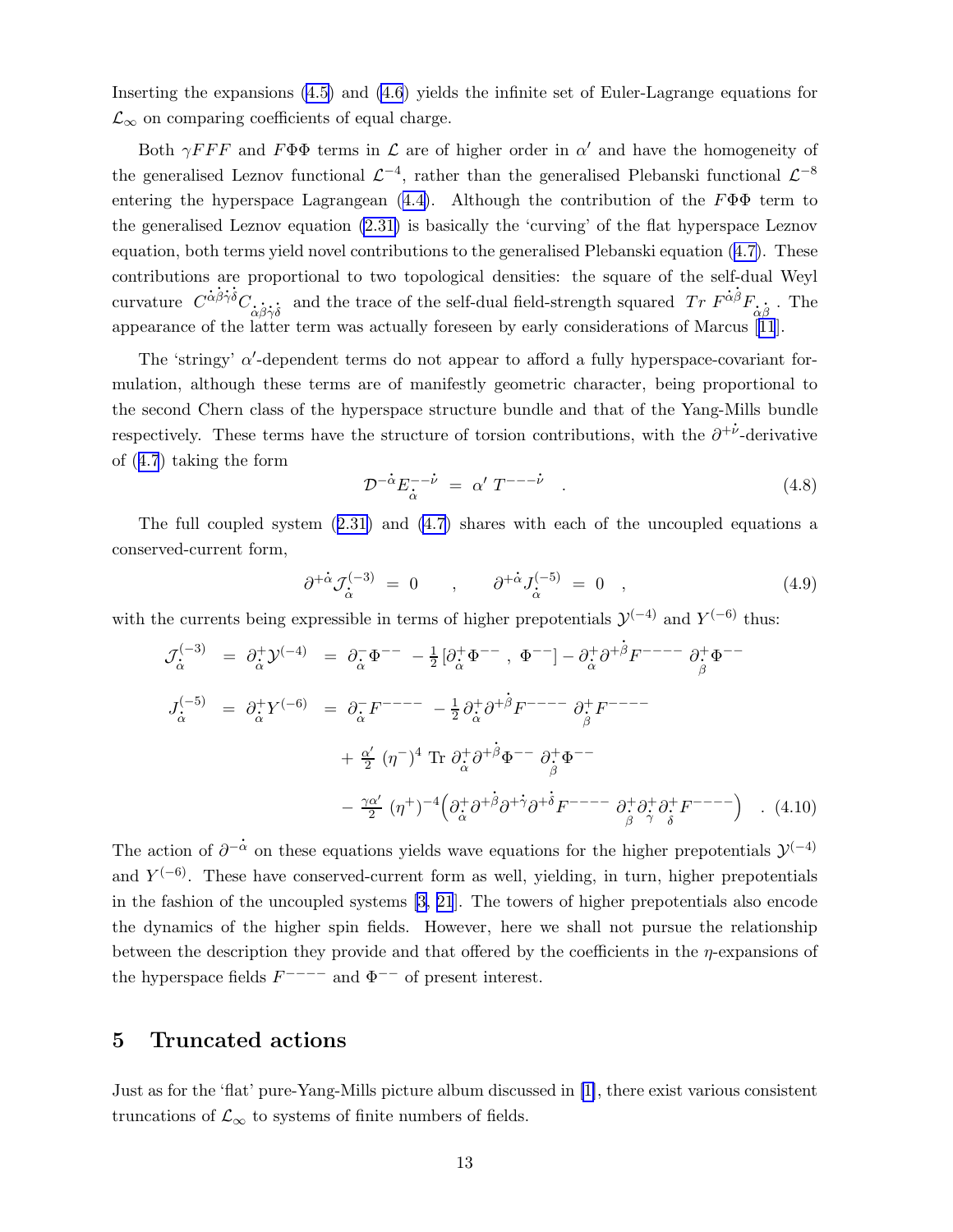The 'maximal' consistent truncation has the 9 f-type fields with  $|j| \leq 2$  coupled to the 5  $\varphi$ -type fields with  $|j| \leq 1$ . This collection of fields is obtained by Taylor-expanding  $F^{---}$  in powers of  $1/\eta^+$  and  $\Phi^{--}$  in powers of  $\eta^-$ , and truncating at orders  $(\eta^+)^{-8}$  and  $(\eta^-)^4$  respectively. Inserting in [\(4.4\)](#page-12-0) yields a homogeneous Lagrangean for a multiplet of 9 Plebanski fields coupled to 5 Lie-algebra-valued Leznov fields, with helicities ranging in half-integer steps from +2 to −2 and  $+1$  to  $-1$  respectively. Setting  $\alpha' = 1$  for simplicity, we obtain

$$
\mathcal{L}_{9+5} = f^{+++} \Box f^{---} - f^{++} \Box f^{---} - f^{++} \Box f^{---} - f^{+} \Box f^{-} - f^{+} \Box f^{-} - \frac{1}{2} f \Box f
$$
\n
$$
+ \frac{1}{2} f^{+++} \partial^{+} \partial^{+} \partial^{+} f^{---} \partial^{+}_{\alpha} \partial^{+}_{\beta} f^{---} + f^{++} \partial^{+} \partial^{+} \partial^{+} f^{---} \partial^{+}_{\alpha} \partial^{+}_{\beta} f^{---}
$$
\n
$$
+ f^{++} \partial^{+} \partial^{+} \partial^{+} f^{-} \partial^{+}_{\alpha} \partial^{+}_{\beta} f^{---} + \frac{1}{2} f^{++} \partial^{+} \partial^{+} \partial^{+} f^{---} \partial^{+}_{\alpha} \partial^{+}_{\beta} f^{---}
$$
\n
$$
+ f^{+} \partial^{+} \partial^{+} \partial^{+} f^{-} \partial^{+}_{\alpha} \partial^{+}_{\beta} f^{---} + f^{+} \partial^{+} \partial^{+} \partial^{+} f^{-} \partial^{+} \partial^{+} f^{---}
$$
\n
$$
+ \frac{1}{2} f \partial^{+} \partial^{+} \partial^{+} f^{-} \partial^{+}_{\alpha} \partial^{+}_{\beta} f^{---} + \frac{1}{2} f \partial^{+} \partial^{+} \partial^{+} f^{-} - f^{+} \partial^{+} \partial^{+} \partial^{+} \partial^{+} f^{-} \partial^{+} \partial^{+} \partial^{+} f^{+} \partial^{+} f^{---}
$$
\n
$$
+ f \partial^{+} \partial^{+} \partial^{+} f^{-} - \partial^{+} \partial^{+} \partial^{+} f^{-} - f^{+} \partial^{+} \partial^{+} \partial^{+} \partial^{+} f^{-} \partial^{+} \partial^{+} \partial^{+} f^{+} \partial^{+} f^{---}
$$
\n
$$
+ f \partial^{+} \partial^{+} \partial^{+} f^{-} - \partial^{+} \partial^{+} \partial^{+} f^{-} - f^{+} \partial^{+} \partial^{+} f^{+} \partial^{+} f^{+} - f^{---} \partial^{+} \partial^{+} \partial^{+} f^{+} \partial^{+} f^{---}
$$
\n
$$
+ \frac{1}{2} f^{-} \partial^{+} \partial^{+} \partial^{+} f
$$

This truncated Lagrangean is remarkable in that it describes a one-loop exact theory; it is not hard to see that its Feynman rules do not support higher-loop diagrams. Further, this is the largest consistent subtheory of  $\mathcal{L}_{\infty}$  with this property and with finitely many fields. Any attempt to include further fields necessarily requires the inclusion of the infinite set in order to obtain a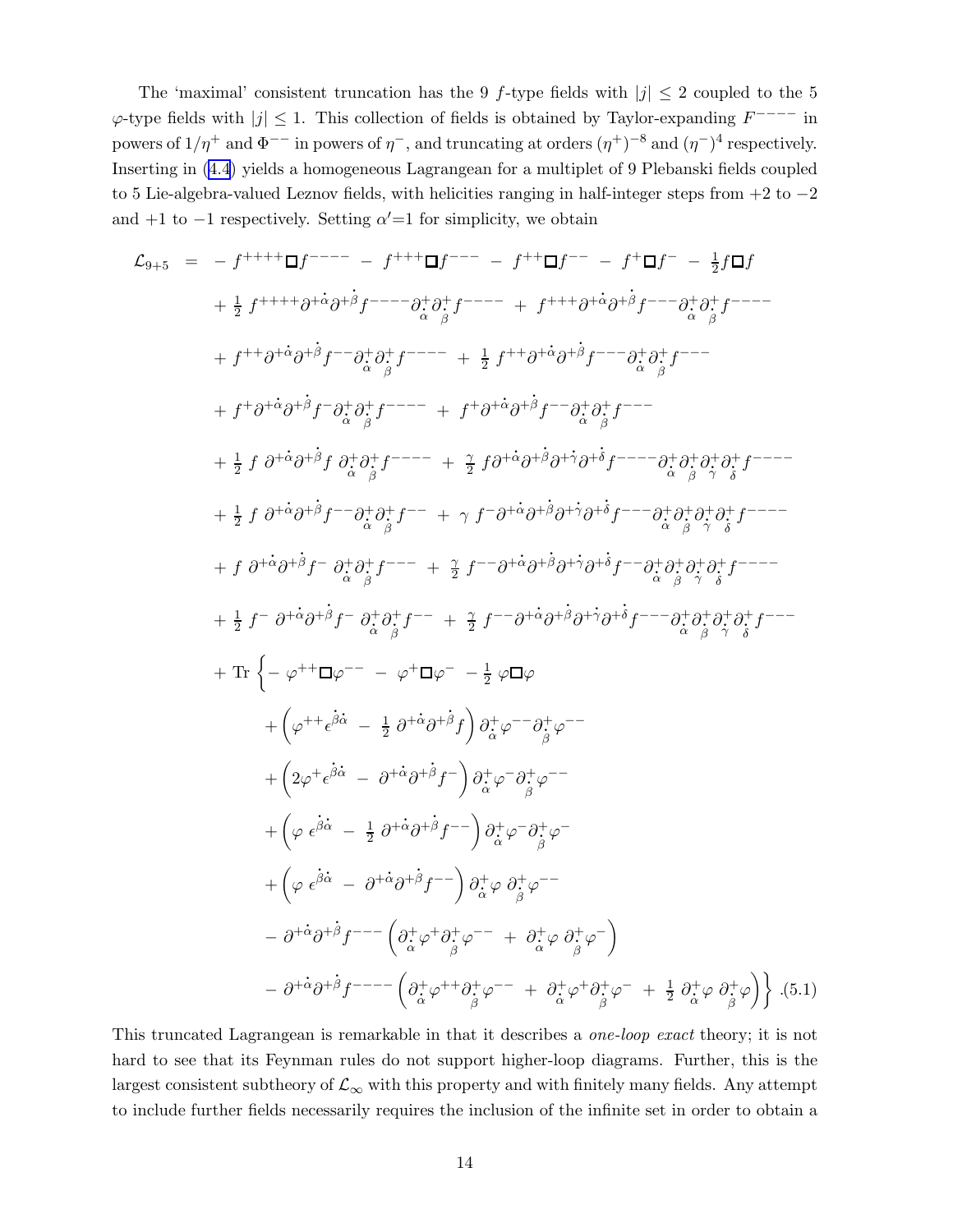<span id="page-15-0"></span>consistent Lagrangean, and  $\mathcal{L}_{\infty}$  does not forbid multi-loop diagrams. The 'flat limit', with the nine Plebanski-type fields  $f^{\dots}$  set to zero, yields the five-field one-loop exact theory presented previously [\[1\]](#page-18-0). The equations of motion for the Plebanski tower are<br>  $\cdot$ 

$$
\Box f^{---} = \frac{1}{2} \partial^{+\dot{\alpha}} \partial^{+\dot{\beta}} f^{---} \partial_{\dot{\alpha}}^{+} \partial_{\dot{\beta}}^{+} f^{---}
$$
\n
$$
\Box f^{---} = \partial^{+\dot{\alpha}} \partial^{+\dot{\beta}} f^{---} \partial_{\dot{\alpha}}^{+} \partial_{\dot{\beta}}^{+} f^{---}
$$
\n
$$
\Box f^{-} = \partial^{+\dot{\alpha}} \partial^{+\dot{\beta}} f^{-} \partial_{\dot{\alpha}}^{+} \partial_{\dot{\beta}}^{+} f^{---} + \frac{1}{2} \partial^{+\dot{\alpha}} \partial^{+\dot{\beta}} f^{---} \partial_{\dot{\alpha}}^{+} \partial_{\dot{\beta}}^{+} f^{---}
$$
\n
$$
\Box f = \partial^{+\dot{\alpha}} \partial^{+\dot{\beta}} f^{-} \partial_{\dot{\alpha}}^{+} \partial_{\dot{\beta}}^{+} f^{---} + \partial^{+\dot{\alpha}} \partial^{+\dot{\beta}} f^{-} \partial_{\dot{\alpha}}^{+} \partial_{\dot{\beta}}^{+} f^{---}
$$
\n
$$
\Box f = \partial^{+\dot{\alpha}} \partial^{+\dot{\beta}} f \partial_{\dot{\alpha}}^{+} \partial_{\dot{\beta}}^{+} f^{---} + \frac{1}{2} \partial^{+\dot{\alpha}} \partial^{+\dot{\beta}} f^{-} \partial_{\dot{\alpha}}^{+} \partial_{\dot{\beta}}^{+} f^{---}
$$
\n
$$
+ \partial^{+\dot{\alpha}} \partial^{+\dot{\beta}} f^{-} \partial_{\dot{\alpha}}^{+} \partial_{\dot{\beta}}^{+} f^{---} + \frac{\gamma}{2} \partial^{+\dot{\alpha}} \partial^{+\dot{\beta}} \partial^{+\dot{\gamma}} \partial^{+\dot{\gamma}} f^{---} \partial_{\dot{\alpha}}^{+} \partial_{\dot{\beta}}^{+} \partial_{\dot{\gamma}}^{+} f^{---}
$$
\n
$$
- \text{Tr} \frac{1}{2} \partial^{+\dot{\alpha}} \partial^{+\dot{\beta}} \phi^{---} \partial_{\dot{\alpha}}^{+} \partial_{\dot{\beta}}^{+} \phi^{---}
$$

$$
\Box f^{+} = \partial^{+}\dot{\alpha}\partial^{+}\dot{\beta}f^{+} \partial_{\dot{\alpha}}^{+}\partial_{\dot{\beta}}^{+}f^{---} + \partial^{+}\dot{\alpha}\partial^{+}\dot{\beta}f^{-} \partial_{\dot{\alpha}}^{+}\partial_{\dot{\beta}}^{+}f^{---} \n+ \partial^{+}\dot{\alpha}\partial^{+}\beta f \partial_{\dot{\alpha}}^{+}\partial_{\dot{\beta}}^{+}f^{---} + \gamma \partial^{+}\dot{\alpha}\partial^{+}\beta\partial^{+}\dot{\gamma}\partial^{+}\dot{\delta}f^{---} - \partial_{\dot{\alpha}}^{+}\partial_{\dot{\beta}}^{+}\partial_{\dot{\gamma}}^{+}\partial_{\dot{\delta}}^{+}f^{---} \n- \text{Tr } \partial^{+}\dot{\alpha}\partial^{+}\beta\varphi^{-} \partial_{\dot{\alpha}}^{+}\partial_{\dot{\beta}}^{+}\varphi^{-} \qquad \qquad
$$

$$
\Box f^{++} = \partial^{+\dot{\alpha}} \partial^{+\dot{\beta}} f^{++} \partial^+_{\dot{\alpha}} \partial^+_{\dot{\beta}} f^{---} + \partial^{+\dot{\alpha}} \partial^{+\dot{\beta}} f^{+} \partial^+_{\dot{\alpha}} \partial^+_{\dot{\beta}} f^{---}
$$
  
+  $\partial^{+\dot{\alpha}} \partial^{+\dot{\beta}} f \partial^+_{\dot{\alpha}} \partial^+_{\dot{\beta}} f^{---} + \gamma \partial^{+\dot{\alpha}} \partial^{+\dot{\beta}} \partial^{+\dot{\gamma}} \partial^{+\dot{\gamma}} f^{---} \partial^+_{\dot{\alpha}} \partial^+_{\dot{\beta}} \partial^+_{\dot{\gamma}} \partial^+_{\dot{\gamma}} f^{---}$   
+  $\frac{1}{2} \partial^{+\dot{\alpha}} \partial^{+\dot{\beta}} f^{-} \partial^+_{\dot{\alpha}} \partial^+_{\dot{\beta}} f^{--} + \frac{\gamma}{2} \partial^{+\dot{\alpha}} \partial^{+\dot{\beta}} \partial^{+\dot{\gamma}} \partial^{+\dot{\delta}} f^{---} \partial^+_{\dot{\alpha}} \partial^+_{\dot{\beta}} \partial^+_{\dot{\gamma}} \partial^+_{\dot{\beta}} f^{---}$   
- Tr  $\left( \frac{1}{2} \partial^{+\dot{\alpha}} \partial^{+\dot{\beta}} \varphi^{-} \partial^+_{\dot{\alpha}} \partial^+_{\dot{\beta}} \varphi^{-} + \partial^{+\dot{\alpha}} \partial^{+\dot{\beta}} \varphi \partial^+_{\dot{\alpha}} \partial^+_{\dot{\beta}} \varphi^{---} \right)$ 

$$
\Box f^{+++} = \partial^{+\dot{\alpha}} \partial^{+\dot{\beta}} f^{+++} \partial_{\dot{\alpha}}^{+} \partial_{\dot{\beta}}^{+} f^{---} + \partial^{+\dot{\alpha}} \partial^{+\dot{\beta}} f^{++} \partial_{\dot{\alpha}}^{+} \partial_{\dot{\beta}}^{+} f^{---}
$$
  
+  $\partial^{+\dot{\alpha}} \partial^{+\dot{\beta}} f^{+} \partial_{\dot{\alpha}}^{+} \partial_{\dot{\beta}}^{+} f^{---} + \gamma \partial^{+\dot{\alpha}} \partial^{+\dot{\beta}} \partial^{+\dot{\gamma}} \partial^{+\dot{\alpha}} f^{-} \partial_{\dot{\alpha}}^{+} \partial_{\dot{\beta}}^{+} \partial_{\dot{\gamma}}^{+} \partial_{\dot{\alpha}}^{+} f^{---}$   
+  $\partial^{+\dot{\alpha}} \partial^{+\dot{\beta}} f \partial_{\dot{\alpha}}^{+} \partial_{\dot{\beta}}^{+} f^{-} + \gamma \partial^{+\dot{\alpha}} \partial^{+\dot{\beta}} \partial^{+\dot{\gamma}} \partial^{+\dot{\alpha}} f^{-} \partial_{\dot{\alpha}}^{+} \partial_{\dot{\beta}}^{+} \partial_{\dot{\gamma}}^{+} \partial_{\dot{\alpha}}^{+} f^{---}$   
- Tr  $\left( \partial^{+\dot{\alpha}} \partial^{+\dot{\beta}} \varphi^{+} \partial_{\dot{\alpha}}^{+} \partial_{\dot{\beta}}^{+} \varphi^{---} + \partial^{+\dot{\alpha}} \partial^{+\dot{\beta}} \varphi \partial_{\dot{\alpha}}^{+} \partial_{\dot{\beta}}^{+} \varphi^{-} \right)$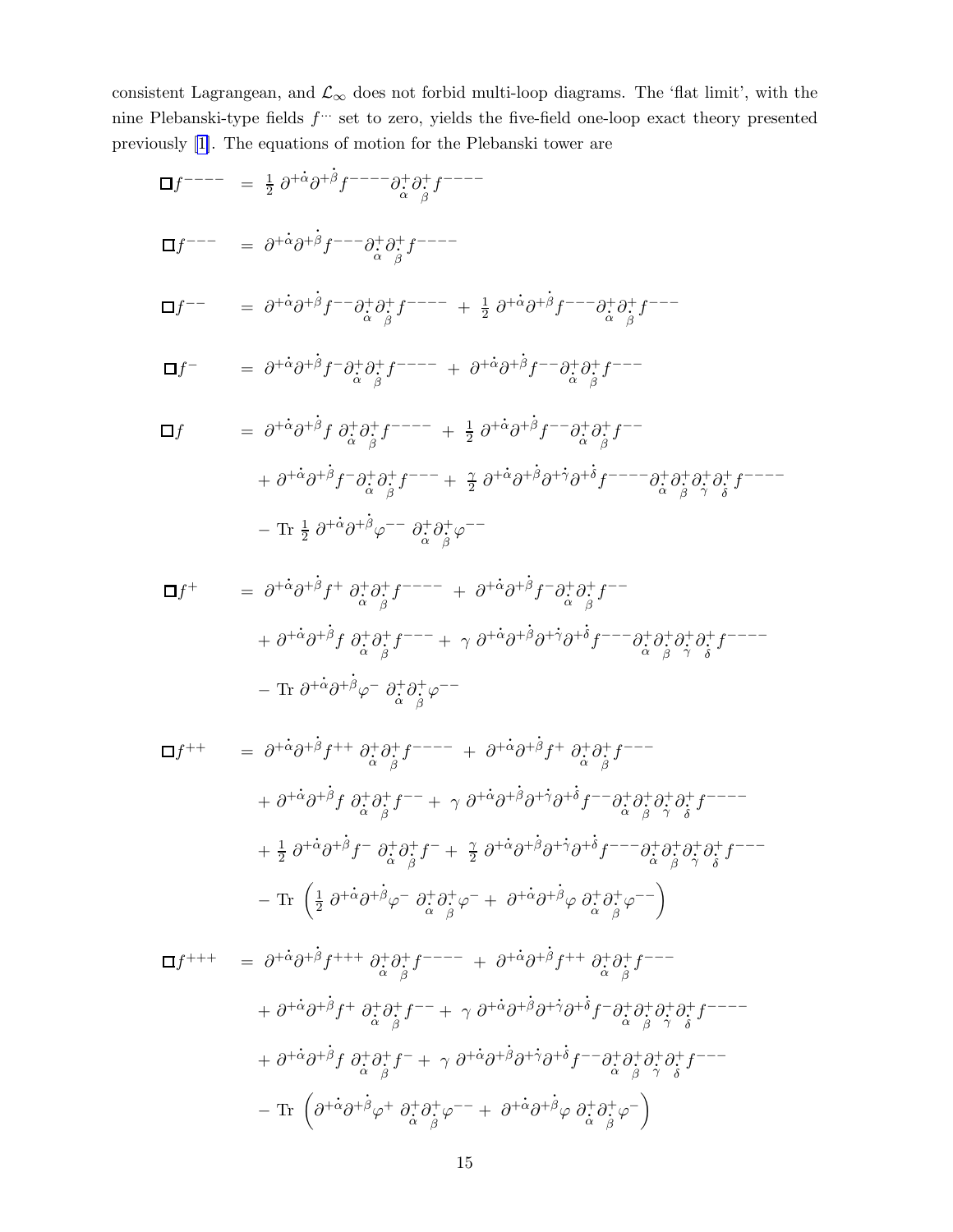<span id="page-16-0"></span>
$$
\Box f^{++++} = \partial^{+\dot{\alpha}} \partial^{+\dot{\beta}} f^{++++} \partial_{\dot{\alpha}}^{+\dot{\alpha}} \partial_{\dot{\beta}}^{+\dot{\beta}} f^{---} + \partial^{+\dot{\alpha}} \partial^{+\dot{\beta}} f^{+++} \partial_{\dot{\alpha}}^{+\dot{\beta}} f^{---}
$$
  
+  $\partial^{+\dot{\alpha}} \partial^{+\dot{\beta}} f^{++} \partial_{\dot{\alpha}}^{+\dot{\alpha}} \partial_{\dot{\beta}}^{+\dot{\beta}} f^{---} + \partial^{+\dot{\alpha}} \partial^{+\dot{\beta}} f^{+} \partial_{\dot{\alpha}}^{+\dot{\alpha}} \partial_{\dot{\beta}}^{+\dot{\beta}} f^{---}$   
+  $\frac{1}{2} \partial^{+\dot{\alpha}} \partial^{+\dot{\beta}} f \partial_{\dot{\alpha}}^{+\dot{\alpha}} \partial_{\dot{\beta}}^{+\dot{\beta}} f + \frac{1}{2} \partial^{+\dot{\alpha}} \partial^{+\dot{\beta}} \partial^{+\dot{\gamma}} \partial^{+\dot{\alpha}} f^{---} \partial_{\dot{\alpha}}^{+\dot{\alpha}} \partial_{\dot{\beta}}^{+\dot{\alpha}} \partial_{\dot{\beta}}^{+\dot{\alpha}} f^{---}$   
+  $\gamma \partial^{+\dot{\alpha}} \partial^{+\dot{\beta}} \partial^{+\dot{\gamma}} \partial^{+\dot{\delta}} f \partial_{\dot{\alpha}}^{+\dot{\alpha}} \partial_{\dot{\beta}}^{+\dot{\alpha}} \partial_{\dot{\beta}}^{+\dot{\alpha}} f^{---}$   
+  $\gamma \partial^{+\dot{\alpha}} \partial^{+\dot{\beta}} \partial^{+\dot{\gamma}} \partial^{+\dot{\delta}} f \partial_{\dot{\alpha}}^{+\dot{\alpha}} \partial_{\dot{\beta}}^{+\dot{\alpha}} \partial_{\dot{\beta}}^{+\dot{\alpha}} f^{---}$   
+  $\partial^{+\dot{\alpha}} \partial^{+\dot{\beta}} \partial^{+\dot{\beta}} \partial^{+\dot{\alpha}} f^{+} \partial_{\dot{\alpha}}^{+\dot{\alpha}} \partial_{\dot{\beta}}^{+\dot{\beta}} \partial_{\dot{\beta}}^{+-} + \frac{1}{2} \partial^{+\dot{\alpha}} \partial^{+\dot{\beta}} \partial^{+\dot{\beta}} \partial_{\dot{\alpha}}^{+\dot{\beta}} \partial_{\dot{\beta}}^{+\dot{\beta}} \partial_{\dot{\alpha}}^{+\dot{\beta}} \partial_{\dot{\beta}}^{+\dot{\beta}} (5.2)$ 

The five fields of the Leznov tower satisfy curved space versions of the five flat space equations given in [\[1\]](#page-18-0), .

ϕ −− = 1 2 [∂ + . αϕ −−, ∂<sup>+</sup>. α ϕ −−] + ∂ + . α ∂ + β f −−−−∂ +. α ∂ +. β ϕ −− ϕ − = [∂ + . αϕ <sup>−</sup>, ∂<sup>+</sup>. α ϕ −−] + ∂ + . α ∂ + . β f −−−∂ +. α ∂ +. β ϕ −− + ∂ + . α ∂ + . β f −−−−∂ +. α ∂ +. β ϕ −

$$
\begin{array}{lll}\n\Box \varphi & = & [\partial^{+\dot{\alpha}} \varphi, \partial^+_{\dot{\alpha}} \varphi^{-}]} + \frac{1}{2} [\partial^{+\dot{\alpha}} \varphi^{-}, \partial^+_{\dot{\alpha}} \varphi^{-}] \\
& + & \partial^{+\dot{\alpha}} \partial^{+\dot{\beta}} f^{-} - \partial^+_{\dot{\alpha}} \partial^+_{\dot{\beta}} \varphi^{-} + \partial^{+\dot{\alpha}} \partial^{+\dot{\beta}} f^{-} - \partial^+_{\dot{\alpha}} \partial^+_{\dot{\beta}} \varphi^{-} \\
& + & \partial^{+\dot{\alpha}} \partial^{+\dot{\beta}} f^{-} - \partial^+_{\dot{\alpha}} \partial^+_{\dot{\beta}} \varphi\n\end{array}
$$

$$
\Box \varphi^{+} = [\partial^{+} \dot{\alpha} \varphi^{+}, \partial_{\dot{\alpha}}^{+} \varphi^{-}] + [\partial^{+} \dot{\alpha} \varphi, \partial_{\dot{\alpha}}^{+} \varphi^{-}] \n+ \partial^{+} \dot{\alpha} \partial^{+} \beta f^{-} \partial_{\dot{\alpha}}^{+} \partial_{\dot{\beta}}^{+} \varphi^{-} + \partial^{+} \dot{\alpha} \partial^{+} \beta f^{-} \partial_{\dot{\alpha}}^{+} \partial_{\dot{\beta}}^{+} \varphi^{-} \n+ \partial^{+} \dot{\alpha} \partial^{+} \beta f^{-} - \partial_{\dot{\alpha}}^{+} \partial_{\dot{\beta}}^{+} \varphi + \partial^{+} \dot{\alpha} \partial^{+} \dot{\beta} f^{-} - \partial_{\dot{\alpha}}^{+} \partial_{\dot{\beta}}^{+} \varphi^{+}
$$

$$
\Box \varphi^{++} = [\partial^{+\dot{\alpha}} \varphi^{++}, \partial_{\dot{\alpha}}^{+} \varphi^{--}] + [\partial^{+\dot{\alpha}} \varphi^{+}, \partial_{\dot{\alpha}}^{+} \varphi^{-}] + \frac{1}{2} [\partial^{+\dot{\alpha}} \varphi, \partial_{\dot{\alpha}}^{+} \varphi] + \partial^{+\dot{\alpha}} \partial^{+\dot{\beta}} f \partial_{\dot{\alpha}}^{+} \partial_{\dot{\beta}}^{+} \varphi^{-} + \partial^{+\dot{\alpha}} \partial^{+\dot{\beta}} f^{-} \partial_{\dot{\alpha}}^{+} \partial_{\dot{\beta}}^{+} \varphi^{-} + \partial^{+\dot{\alpha}} \partial^{+\dot{\beta}} f^{-} \partial_{\dot{\alpha}}^{+} \partial_{\dot{\beta}}^{+} \varphi + \partial^{+\dot{\alpha}} \partial^{+\dot{\beta}} f^{-} \partial_{\dot{\alpha}}^{+} \partial_{\dot{\beta}}^{+} \varphi^{+} + \partial^{+\dot{\alpha}} \partial^{+\dot{\beta}} f^{-} \partial_{\dot{\alpha}}^{+} \partial_{\dot{\beta}}^{+} \varphi^{++}
$$
\n(5.3)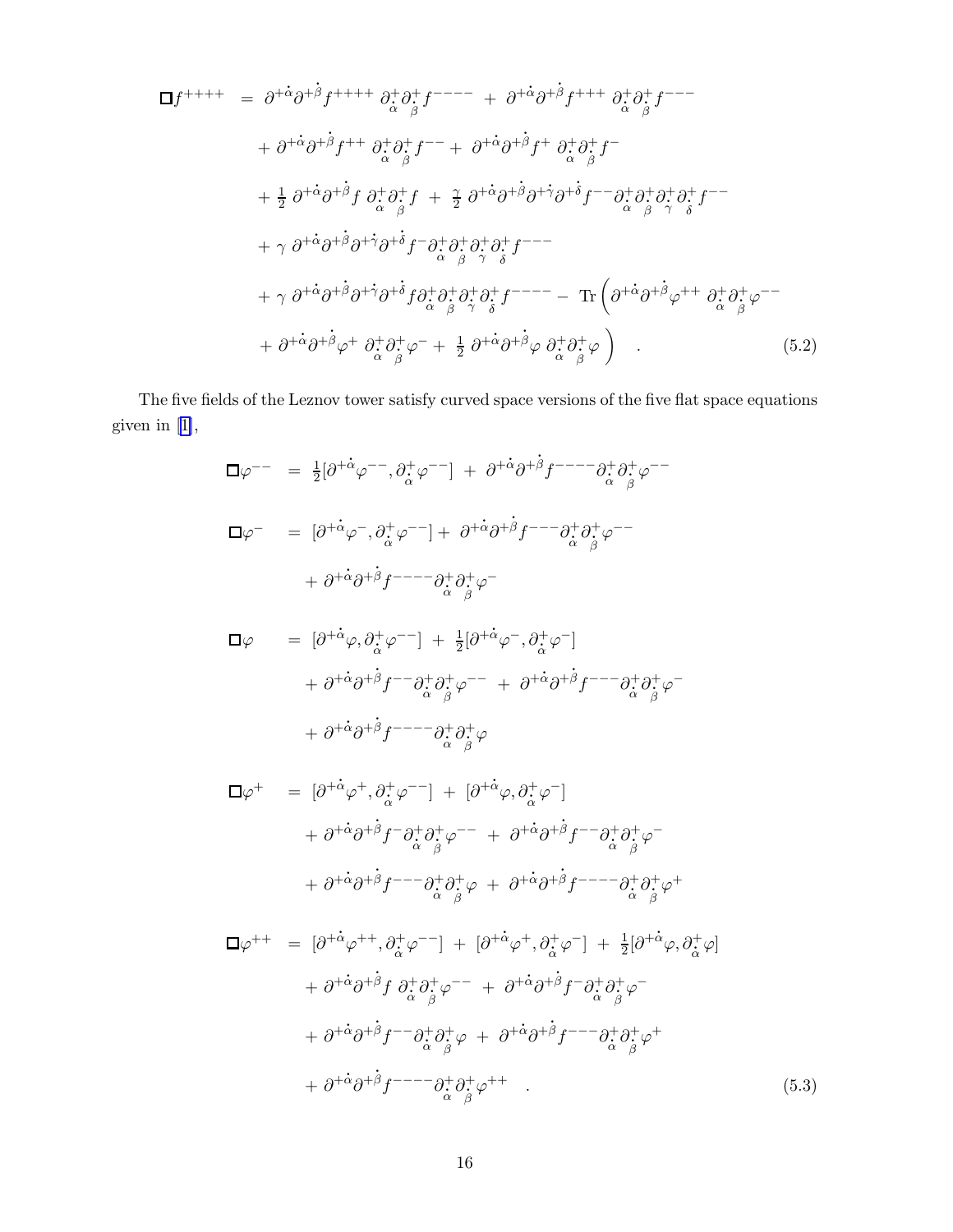Picture-raising induces a derivation  $Q^+$  on the set of target space fields,

$$
Q^{+}: f^{---} \mapsto f^{---} \mapsto 2 f^{-} \mapsto 3! f^{-} \mapsto 4! f \mapsto 5! f^{+} \mapsto \dots \mapsto 8! f^{+++}
$$
  

$$
Q^{+}: \varphi^{-} \mapsto \varphi^{-} \mapsto 2 \varphi \mapsto 3! \varphi^{+} \mapsto 4! \varphi^{++} . \tag{5.4}
$$

Thefive-equation system ([5.3\)](#page-16-0) follows from the  $\varphi$ <sup>--</sup> equation on successive application of  $Q^+$ . This property, displayed for the corresponding flat space equations in [\[1\]](#page-18-0), therefore survives the couplingto the five  $f$ -type fields occurring in  $(5.3)$  $(5.3)$  $(5.3)$ . For the nine-equation tower  $(5.2)$  $(5.2)$ , successive application of  $Q^+$  on the 'top'  $(f^{---})$  equation yields all the 'non-stringy' terms, namely those not depending on the suppressed  $\alpha'$ . On the other hand, these 'stringy' terms follow on successive application of  $Q^+$  to the two topological densities inserted in the neutral f equation. However, the relative normalisations of these two sets of terms are not suited to the consideration of the f equation as the 'top' equation for the positively charged equations.

The fourth-order ( $\gamma$ -dependent) 'stringy' terms of the Lagrangean  $\mathcal{L}_{9+5}$  are seen to affect only the equations for the gravitational 'multiplier' fields  $f_{j\leq 0}$  and do not enter the Plebanski equations for the positive-helicity (negatively-charged) fields. In the high string tension limit,  $\alpha' \to 0$ , these terms in any case disappear and we recover equations which arise on expanding  $(2.20)$  $(2.20)$ . The above 9+5 field system, apart from the  $\alpha'$ -dependent deformation, is indeed somewhat similar to self-dual  $N=8$  supergravity [\[22](#page-19-0)] plus  $N=4$  self-dual super Yang-Mills [\[23](#page-19-0), [24](#page-19-0)], with adjustments made for the difference in statistics of the spinorial fields. We note however, that whereas the five fields of the  $\Phi^{--}$  multiplet are in one-to-one correspondence with the componentsof the  $N=4$  SDYM multiplet [[1](#page-18-0)], the  $N=8$  supermultiplet of [\[22](#page-19-0)] has eleven component fields.

Starting from the 9+5 field truncation, smaller consistent Lagrangean theories may be constructed by ignoring any selection of pairs of fields from  $\{(f_j, f_{-j}),(\varphi_j, \varphi_{-j})\}$ . Any such truncation of the 'maximal model' may easily be seen to be one-loop finite. We note that the 'minimal model', containing only the standard Plebanski and Leznov fields,  $f^{---}$  and  $\varphi^{-}$ , together with their respective multipliers,  $f^{++++}$  and  $\varphi^{++}$ , does not even contain a 'γ-term'.

# 6 Conclusions

We have seen that the classical curved-space self-duality equations in  $(2, 2)$  hyperspace describe the interaction of open and closed  $N=2$  strings, at least on topologies with  $\chi > 0$ , up to stringy torsion-like modifications which vanish in the high tension limit. Since massive  $N=2$  string excitations do not exist, these  $\alpha'$ -corrections are actually unexpected. They owe their appearance to the picture degeneracy of the massless level, which also forms the basis of the hyperspace extension of self-duality. The second order  $\alpha'$ -terms, moreover, are seen to be indispensable for the formulation of a unified action principle for the coupled self-dual Einstein-Yang-Mills system.

In the hyperspace formulation of our coupled system [\(4.4](#page-12-0)), the stringy modifications depend explicitly on the spinorial hyperspace coordinates  $(\eta^{\pm})$  and do not seem to afford a fully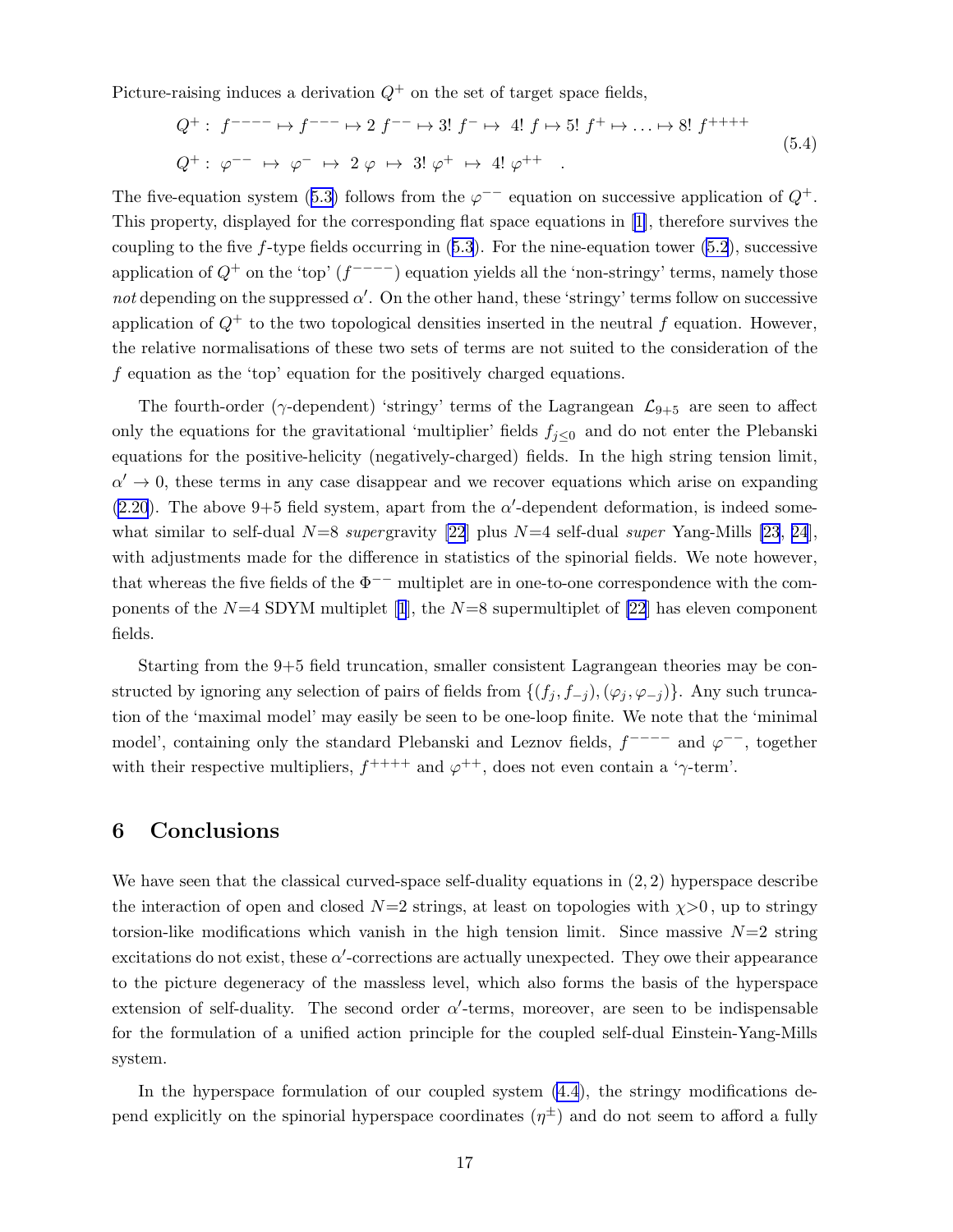<span id="page-18-0"></span>hyperspace-covariant reformulation. This difficulty is actually related to the 'wrong' statistics of the spinorial coordinate. In *superspace*, the difference in dimension of the two integration measures,  $d^4\theta$  for the Yang-Mills terms and  $d^8\theta$  for the gravitational ones, makes it possible to construct a covariant combined action.

The existence of the higher conserved currents and potentials (section 4) seems to indicate that the  $\alpha'$ -deformation introduced here does not affect the integrability of the coupled model. The full system described by([4.2](#page-11-0)) therefore deserves further study in this light. Relaxing the string-enforced requirement of a fixed complex structure, we may recover full Lorentz invariance in harmonic space, with the  $\{u_{\alpha}^{\pm}\}\$  of section 2 treated as genuine coordinates. It remains to be seen whether such a reformulation provides an  $\alpha'$ -deformation of the Penrose twistor transform.

#### Acknowledgment

We thank Jürgen Schulze for discussions concerning the relation of string theory to field theory amplitudes.

## References

- [1] C. Devchand and O. Lechtenfeld, *Extended self-dual Yang-Mills from the*  $N=2$  string, [hep-th/9712043,](http://arxiv.org/abs/hep-th/9712043) Nucl. Phys. **B516** (1998) 255.
- [2] O. Lechtenfeld and W. Siegel,  $N=2$  worldsheet instantons yield cubic self-dual Yang-Mills, [hep-th/9704076,](http://arxiv.org/abs/hep-th/9704076) *Phys. Lett.* **B405** (1997) 49.
- [3] A.N. Leznov, On equivalence of four-dimensional selfduality equations to continual analog of the main chiral field problem, Theor. Math. Phys. 73 (1988) 1233; A.N. Leznov and M.A. Mukhtarov, Deformation of algebras and solution of selfduality equation, J. Math. Phys. 28 (1987) 2574.
- [4] A. Parkes, A cubic action for self-dual Yang-Mills, [hep-th/9203074,](http://arxiv.org/abs/hep-th/9203074) *Phys. Lett.* **B286** (1992) 265.
- [5] D.V. Alekseevsky and V. Cortés, Classification of N-(super)-extended Poincaré algebras and bilinear invariants of the spinor representation of  $Spin(p, q)$ , Commun. Math. Phys. 183 (1997) 477.
- [6] D. Friedan, E. Martinec and S. Shenker, Conformal invariance, supersymmetry and string theory, Nucl. Phys. B271 (1986) 93.
- [7] J. Bischoff, S.V. Ketov and O. Lechtenfeld, The GSO projection, BRST cohomology and picture-changing in  $N=2$  string theory, [hep-th/9406101,](http://arxiv.org/abs/hep-th/9406101) Nucl. Phys. B438 (1995) 373.
- [8] H. Ooguri and C. Vafa, *Geometry of*  $N=2$  *strings*, Nucl. Phys. **B361** (1991) 469; Selfduality and  $N=2$  string magic, Mod. Phys. Lett. **A5** (1990) 1389.
- [9] J. Bischoff and O. Lechtenfeld, Restoring reality for the self-dual  $N=2$  string, [hep-th/9608196,](http://arxiv.org/abs/hep-th/9608196) *Phys. Lett.* **B390** (1997) 153.